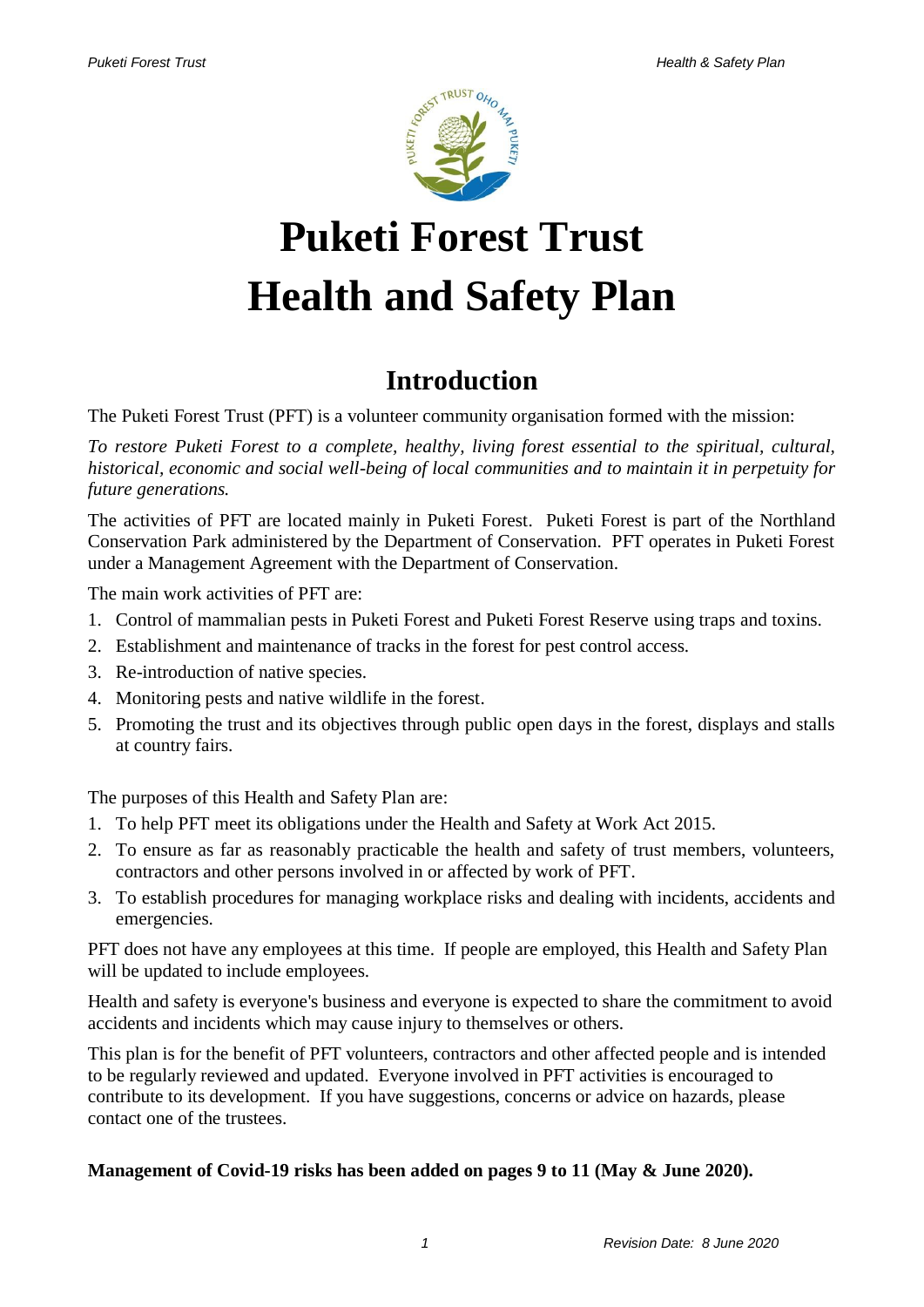# **Health and Safety Policy Statement**

Puketi Forest Trust is committed to maintaining a safe and healthy working environment for volunteers, contractors and other people in the workplace.

PFT will take all practicable steps to ensure the safety of people in the workplace by:

- 1. Providing and maintaining a safe working environment.
- 2. Ensuring that all people at or in the vicinity of the workplace are not exposed to unmanaged or uncontrolled hazards arising from activities of PFT.
- 3. Developing and implementing emergency and evacuation procedures.

To achieve this, PFT will:

- 1. Systematically identify and control all hazards in the workplace. All practicable steps will be taken to eliminate, isolate or minimise significant hazards to prevent injury or damage.
- 2. Provide information, instruction, training and supervision to ensure the safety of all contractors, volunteers and other persons affected by PFT activities.
- 3. Inform other persons of hazards arising from activities of PFT.
- 4. Inform volunteers and contractors of emergency and evacuation procedures.
- 5. Require all contractors and volunteers to report hazards or hazardous practices to a PFT team leader or other appropriate person.
- 6. Record all accidents and incidents in the workplace and take all practicable steps to prevent similar events from occurring again.
- 7. Ensure volunteers and contractors are given reasonable opportunities to participate in processes for improvement of health and safety in the workplace.
- 8. Periodically review this health and safety plan to ensure that all activities are covered and update it as necessary.

The "workplace" of PFT includes all locations where volunteers and contractors carry out activities for or on behalf of PFT. Most of these locations are public open space in which members of the public may wander freely and in which DOC staff and contractors may be working separately from PFT activities. PFT does not have exclusive occupation or control of this "workplace".

The health and safety obligations of PFT are limited to hazards that may affect volunteers and contractors of PFT while engaged in PFT activities and to hazards arising from PFT activities that may affect other people.

PFT has no obligation to other people with regard to hazards that do not arise from PFT activities even though they may be in the PFT "workplace". Notwithstanding, if PFT volunteers or contractors discover any significant and unusual hazards, they shall advise PFT and the Department of Conservation, landowner or other appropriate person.

Trustees of the Puketi Forest Trust are responsible for maintaining this Health and Safety Plan and ensuring that it is reviewed regularly and kept up to date, and is implemented.

The trustees may delegate implementation of this plan or parts of it to individual trustees or members of PFT.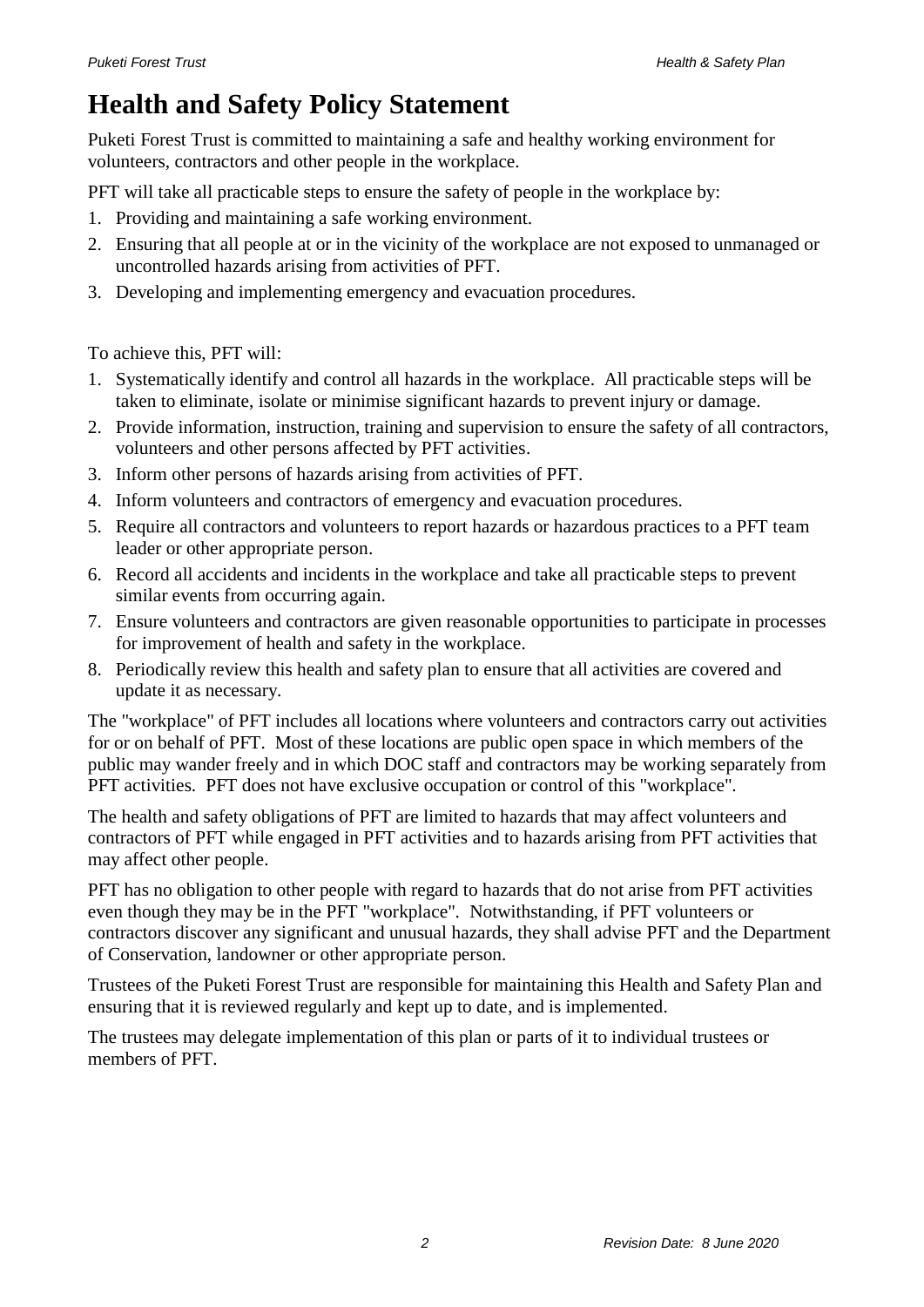### **Review**

The trustees will review and, as necessary, revise this plan at least annually and at any time if:

- 1. a control measure does not control the risk it was implemented to control;
- 2. there is a change in the workplace or activities that is likely to give rise to a new or different risk to health and safety;
- 3. a new hazard or risk is identified or;
- 4. as otherwise required by Regulation 8 of the Health and Safety at Work (General Risk and Workplace Management) Regulations 2016 (see page 14 below).

### **Hazard Identification and Control Procedures**

PFT intends to systematically identify and control all hazards in the workplace. Hazards will be recorded in the hazard register.

Significant hazards will be eliminated where possible, otherwise isolated where possible, otherwise minimised. A significant hazard is one which can lead to a notifiable injury or illness. Refer to page 13 for a definition of notifiable injury or illness.

Where hazards can only be minimised, we will ensure:

- 1. Good work practices are followed.
- 2. Volunteers, contractors and subcontractors are properly trained and/or supervised.
- 3. Personal protective equipment is used when necessary.
- 4. Where appropriate and with the person's consent, health monitoring is undertaken in relation to exposure to significant hazards.
- 5. Any new work location/activity/equipment/machinery/chemical/toxin is assessed and appropriate safety controls are established before use.
- 6. Any new hazards identified are assessed and included in the hazard register.
- 7. The hazard register is reviewed annually and whenever required by changed conditions, and updated.
- 8. Volunteers and contractors are informed of changes to the hazard register.

#### **Procedures:**

- 1. Identify all hazards in the workplace. Enter these in the hazard register.
- 2. Identify the potential harm of each hazard. Determine whether it is a significant hazard.
- 3. Evaluate the hazard to determine whether it can be eliminated, isolated or minimised.
- 4. Identify hazard controls, i.e. the machine guards, work practices, or safety equipment needed for safe operation.
- 5. Identify training required if any for each hazard.
- 6. Periodically check that hazard controls and other safety requirements are in place.
- 7. Periodically review hazard assessment and controls for appropriateness.
- 8. Identify all chemicals and hazardous substances, including safe handling and emergency procedures. Obtain Safety Data Sheets and make these available where hazardous substances are stored, handled or used.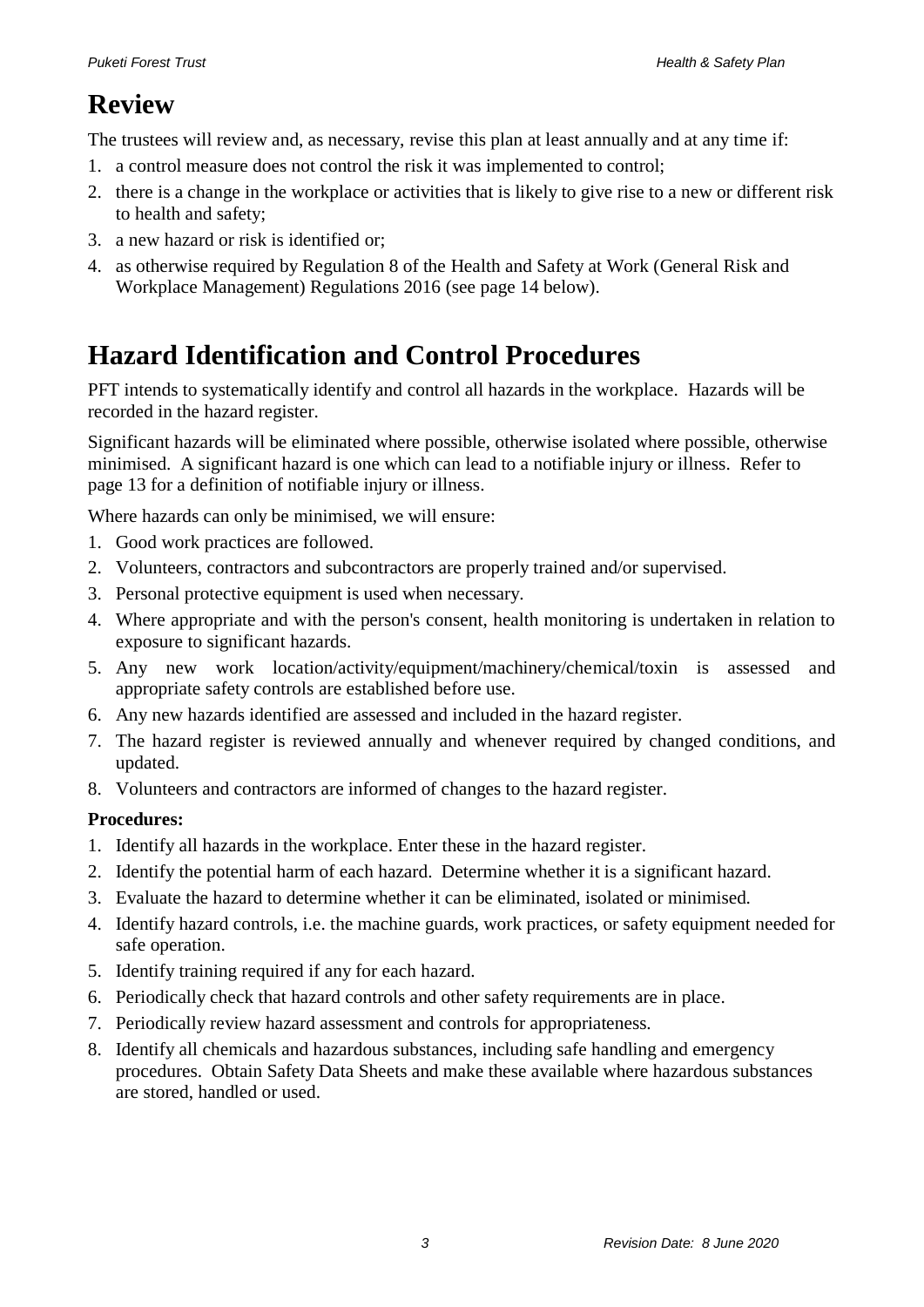# **Job Safety Analysis**

Job safety analysis focusses on a particular activity, at this place, this time, and with these people.

Led by the team leader with participation of all team members.

Process:

- 1. Break the job down into a series of steps/tasks.
- 2. Identify potential hazards (use the hazard register, observation on the job, personal experience)
- 3. Assess the risk level of each hazard (use risk matrix below)
- 4. Decide hazard control measures (eliminate, isolate or minimise, based on hazard register, best practice guidelines, experience).

|                   | <b>Almost certain</b><br>Expected to occur in<br>most circumstances.                        | Medium                                                     | High                                                                         | High                                                                                                         | <b>Extreme</b>                                                                | <b>Extreme</b>                                                                              |
|-------------------|---------------------------------------------------------------------------------------------|------------------------------------------------------------|------------------------------------------------------------------------------|--------------------------------------------------------------------------------------------------------------|-------------------------------------------------------------------------------|---------------------------------------------------------------------------------------------|
|                   | <b>Likely</b><br>Will probably occur<br>reasonably<br>frequently.                           | Medium                                                     | Medium                                                                       | High                                                                                                         | High                                                                          | <b>Extreme</b>                                                                              |
| <b>LIKELYHOOD</b> | <b>Possible</b><br>Will probably occur.                                                     | Low                                                        | <b>Medium</b>                                                                | Medium                                                                                                       | High                                                                          | <b>Extreme</b>                                                                              |
|                   | <b>Unlikely</b><br>Could occur at some<br>time                                              | Low                                                        | Low                                                                          | Medium                                                                                                       | Medium                                                                        | High                                                                                        |
|                   | Rare<br>May occur only in<br>exceptional<br>circumstances.                                  | Negligible                                                 | Low                                                                          | Medium                                                                                                       | Medium                                                                        | High                                                                                        |
|                   | <b>CONSEQUENCE:</b>                                                                         | Insignificant                                              | <b>Minor</b>                                                                 | <b>Moderate</b>                                                                                              | <b>Major</b>                                                                  | Catastrophe                                                                                 |
|                   | Risk to human lives<br>and wellbeing<br>(employees,<br>volunteers,<br>contractors, public). | Minor first aid<br>or no medical<br>treatment<br>required. | Reversible/<br>temporary<br>disability<br>requiring<br>medical<br>attention. | Moderate or<br>potentially<br>irreversible<br>disability<br>requiring<br>medical or<br>hospital<br>attention | Single fatality<br>or irreversible<br>disability to<br>one or more<br>people. | Multiple<br>fatalities or<br>significant<br>irreversible<br>effects to 5 or<br>more people. |

#### **Risk Matrix**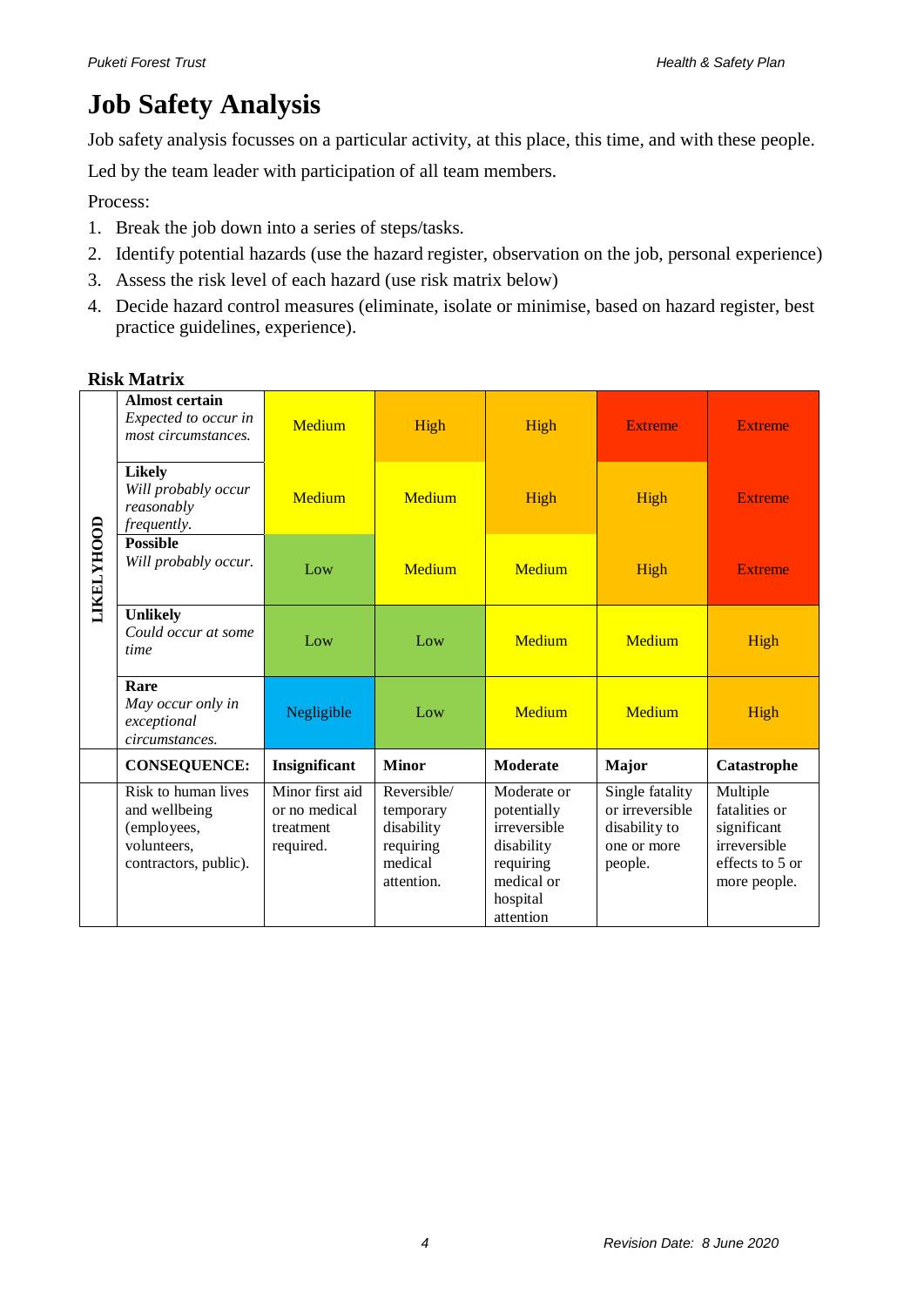# **Team Leaders**

The trustees may appoint team leaders for specific activities.

The team leader's responsibilities are to:

- 1. Determine the details of the activity including dates, tasks, duration, number of participants (volunteers and/or contractors), skills and equipment.
- 2. Job Safety Analysis assess the hazards of the activity and decide appropriate hazard controls and protective equipment, first aid requirements and emergency/evacuation plan.
- 3. Check weather conditions prior to the activity and assess if the conditions are safe.
- 4. Record names of volunteers prior to the commencement of the activity;
- 5. Provide volunteers with a copy of this Plan and a trapline map as appropriate;
- 6. Check that participants have suitable fitness and competency.
- 7. Brief participants including when, where, what they will be doing and what to bring.
- 8. Check that the first aid kit is complete and nominate a first aider.
- 9. Provide a job safety briefing at the start of the activity and at subsequent times if needed, identifying specific hazards likely to be encountered and methods of managing the hazards.
- 10. Provide opportunity for participants to contribute to job safety analysis.
- 11. Check that participants feel comfortable taking part in the activity and allow them to withdraw if they wish, or to do modified tasks if this is appropriate.
- 12. Check that participants have the right equipment and skills.
- 13. Arrange buddies for less experienced or less confident volunteers.
- 14. During the activity, ensure safe procedures are being followed, maintain an ongoing assessment of team safety and modify the programme in consultation with the team if necessary.
- 15. Record and report any accidents or incidents.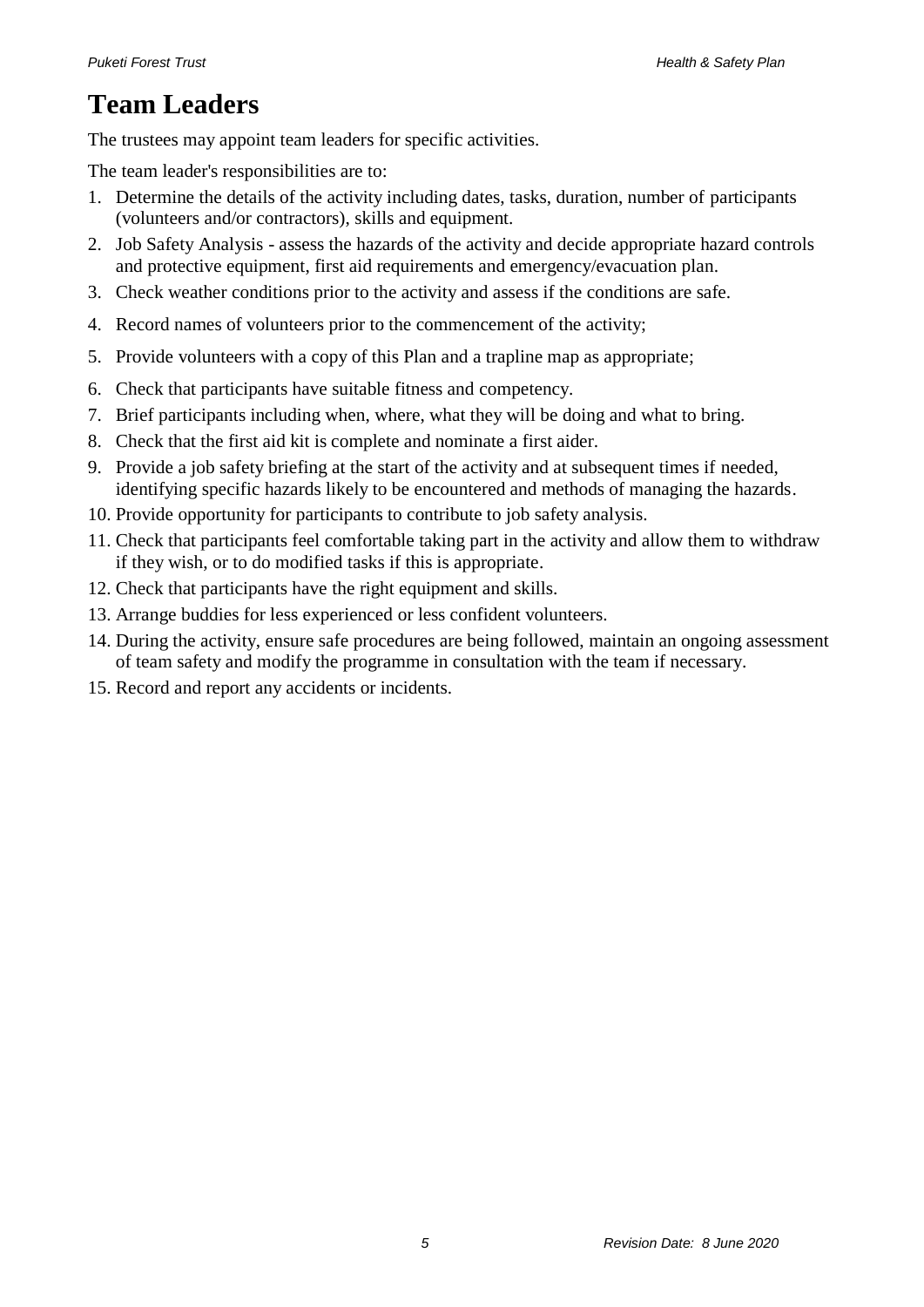### **Volunteers**

PFT will take all practicable steps to provide and maintain a safe working environment for volunteers.

PFT will make this Health and Safety Plan available to all volunteers.

Volunteers will be advised of:

- 1. Specific hazards they may be exposed to in the workplace and related hazard controls.
- 2. Emergency and evacuation procedures.

PFT will brief volunteers to ensure that volunteers understand the nature of the work they are offering to take part in and will assist volunteers to decide whether they are suited to the work.

If a volunteer decides they are not suited to the work or are able to perform only part of the task, that decision will be respected and accepted without question or criticism.

#### **Volunteers' Responsibilities:**

Volunteers shall:

- 1. Ensure that they understand the nature of the work, associated hazards and hazard controls, and emergency and evacuation procedures.
- 2. Consider their own experience, skills, physical fitness and personal equipment in relation to the work proposed and shall decide whether they are suited to the work.
- 3. Wear and carry appropriate clothing, footwear and equipment;
- 4. Use personal protective equipment provided to them by PFT, and provide their own personal equipment including personal protective equipment where required.
- 5. Work in a safe manner and comply with the requirements of this Health and Safety Plan.
- 6. Not leave the team while in the forest unless agreed with the Team Leader;
- 7. Ensure the Team Leader knows when they leave the forest;
- 8. Report accidents and incidents to their team leader or a PFT trustee as required in this Health and Safety Plan.
- 9. Advise their team leader or a PFT trustee of any new hazards they discover in the workplace.
- 10. Not light fires except in designated fireplaces.
- 11. Understand that they are liable under the Forest and Rural Fires Act 1977 for fire fighting costs and consequential losses from any fire they are responsible for.

Tasks requiring a licence or training certificate shall only be carried out by people holding the appropriate qualifications, who shall provide copies of their qualifications if requested.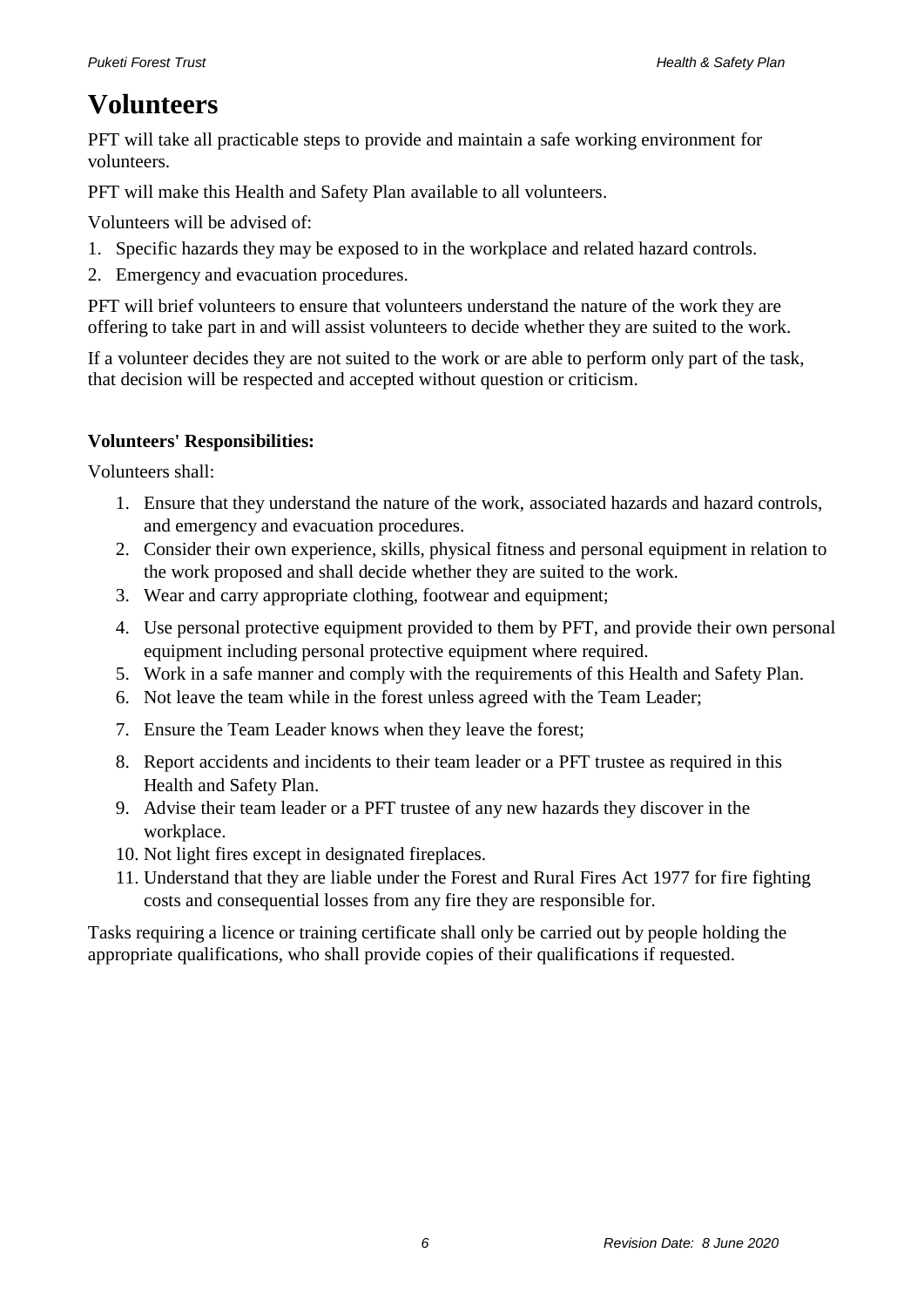# **Volunteer Induction**

The purposes of volunteer induction are to introduce a volunteer to the activities and procedures of the Trust and for a representative of the Trust to assess the interests and abilities of the volunteer so that they may be matched to appropriate tasks.

Volunteers will be inducted by an assessor designated by the trustees.

The induction will cover:

- 1. Description of the Trust's activities and volunteer tasks.
- 2. The volunteer's interests and the tasks they would like to do.
- 3. Volunteer's previous experience.
- 4. Level of fitness.
- 5. Existing skills.
- 6. Health and safety.
- 7. Existing injuries and medical conditions.
- 8. Instruction on work procedures.
- 9. Communications on the job (cell phone, PLB, DOC radios).
- 10. Provision of maps, other information and equipment for the task.
- 11. Equipment and clothing to be provided by the volunteer.
- 12. Introduction to work mates and contacts for key people.

People with limited experience in the kind of activities we do may not be able to accurately assess their fitness and skills in the bush. In most cases a volunteer should be accompanied into the bush for on the job assessment.

A volunteer should not work on their own in the bush until assessed competent for this.

Record the induction, including the volunteer's details and assessment of suitable tasks.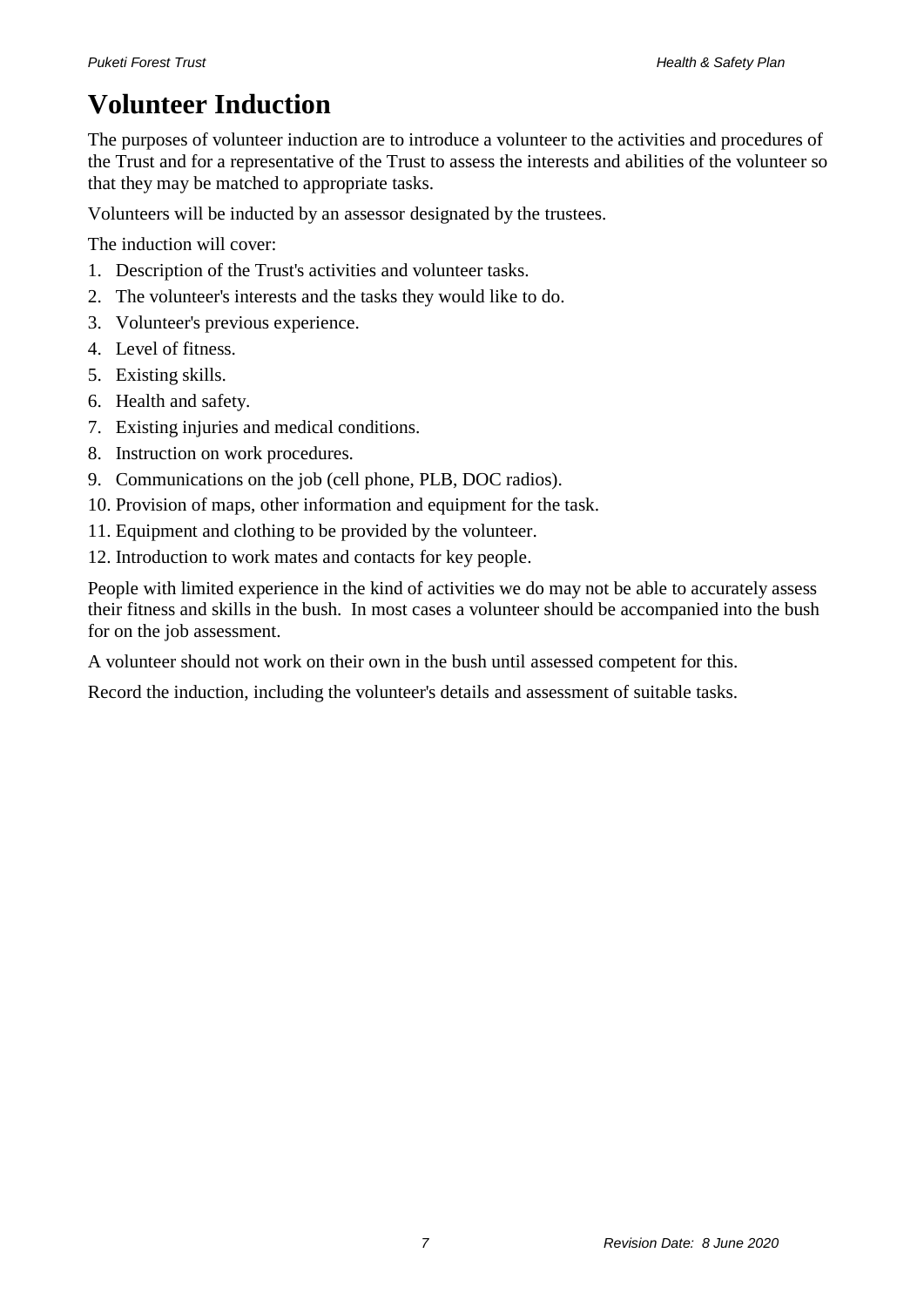### **Contractors and Subcontractors**

From time to time PFT engages contractors and has the role of "principal".

As a principal we are required to take all practicable steps to ensure the contractor's safety and the safety of the contractor's employees.

PFT will give contractors a copy of this Health and Safety Plan.

Contractors will be advised of:

- 1. Specific hazards they may be exposed to in the workplace and related hazard controls.
- 2. Emergency and evacuation procedures.

#### **Contractors' Responsibilities**:

Contractors shall work in a safe manner and comply with the requirements of this Health and Safety Plan.

Contractors are responsible for any hazards they create in the workplace.

Contractors must have their own health and safety plans and must show that they comply with their own responsibilities under the Health and Safety at Work Act 2015.

Contractors and their staff must hold current first aid and other training certificates relevant to their work.

Contractors shall not start work until they have provided copies of their health and safety plan and training certificates and evidence of current insurance policies.

Contractors shall carry communications equipment appropriate to the job and location, e.g. cell phone, PLB, radio.

Contractors shall report accidents and incidents to PFT as required in this Health and Safety Plan.

Contractors shall advise PFT of any new hazards they discover in the workplace.

# **Working Alone**

A person is working alone if they cannot be seen or heard by another person and they cannot expect to be visited by another worker or member of the public for some time.

A person should only work alone if they are experienced in the work and competent in bush skills.

High risk activities shall not be undertaken by lone workers.

People with potentially life threatening medical conditions shall not work alone.

Lone workers should have first aid training.

Lone workers must use the 2 minute form or equivalent.

Lone workers must have at least two forms of communication, e.g. cell phone/radio and PLB.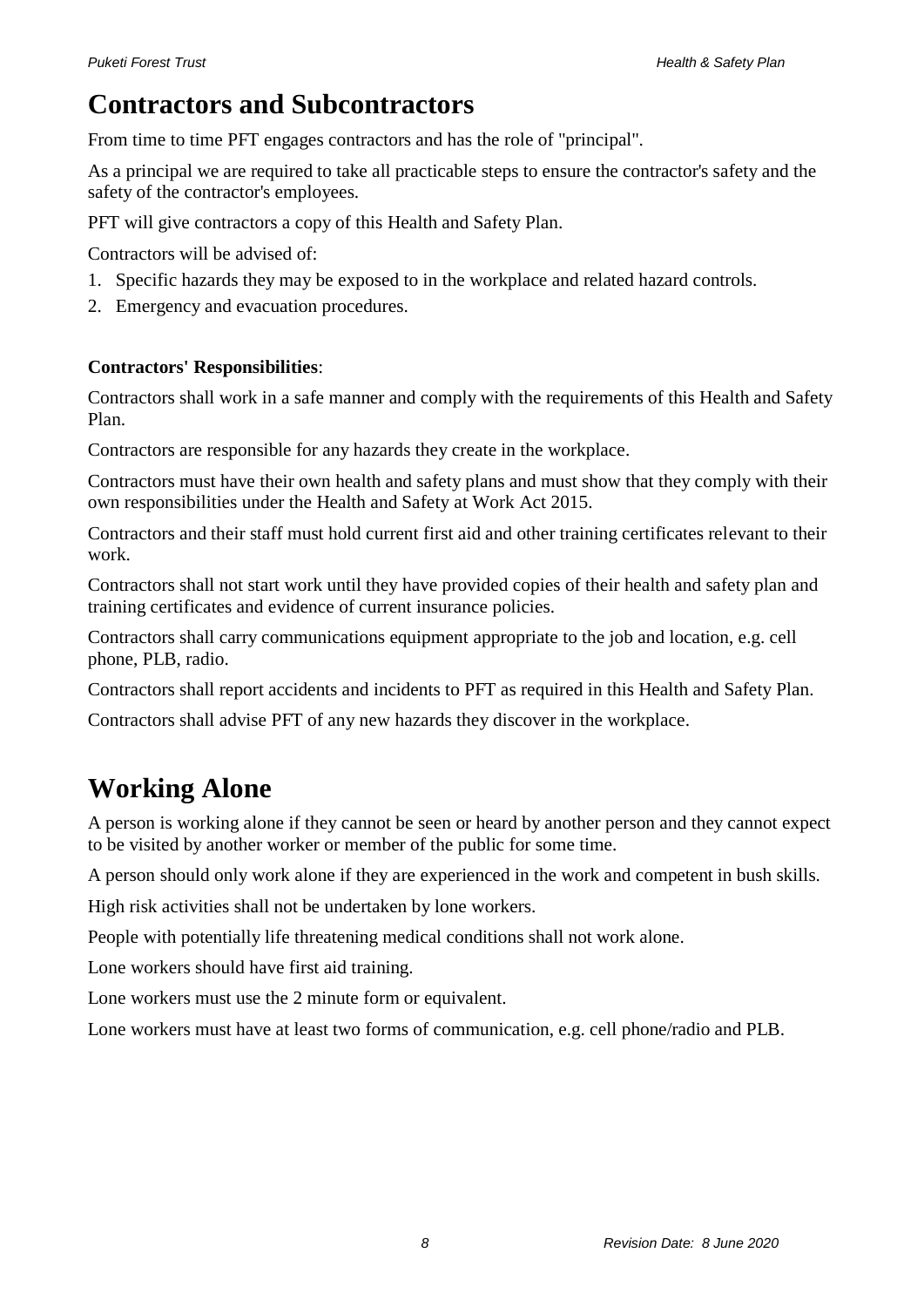# **Working with School Groups**

The school has primary responsibility for the wellbeing of students, including:

- 1. Preparing students for the excursion.
- 2. Ensuring that students are appropriately dressed for the activities to be undertaken.
- 3. Obtaining parental permission for student participation.
- 4. Staffing the excursion at an appropriate staff-student ratio.
- 5. General discipline and supervision of the students.
- 6. Monitoring students with special needs and pre-existing medical conditions.
- 7. Providing first aid for the students.
- 8. Toilet arrangements.
- 9. Ensuring that students are accounted for during and after the excursion.

The Trust representative will:

- 1. Liaise with the organising teacher in advance.
- 2. Ensure the teacher is familiar with the location and facilities.
- 3. Advise the school of hazards specific to the location and activity.
- 4. Advise on appropriate clothing and footwear and any special equipment required.
- 5. Agree with the teacher on communications procedures and equipment to be carried.
- 6. Confirm that the proposed programme is realistic.
- 7. Meet the school group on arrival and provide a project and safety briefing.
- 8. Demonstrate traps in the area and advise students not to interfere with them.

# **First Aid**

A first aid kit will be available at every PFT activity.

At least one person in every group will have a first aid certificate.

A person will be nominated as the first aider for the activity and will take charge of the first aid kit.

Participants will be informed of the first aider and the location of the first aid kit.

The contents of the first aid kit will be appropriate to the activity and the size of the party. A suggested list is attached. The first aid kit will not include medications. Participants shall supply and administer their own personal medication requirements.

The contents of the first aid kit will be checked before each activity and used items will be replaced at the end of the activity.

# **Management of Covid-19 Risks**

Government requirements for COVID-19 alert levels will be adhered to including travel restrictions and contactless transfer of materials.

#### **Alert Level 4:**

No Puketi Forest Trust activities are deemed essential, so all activities are suspended under level 4.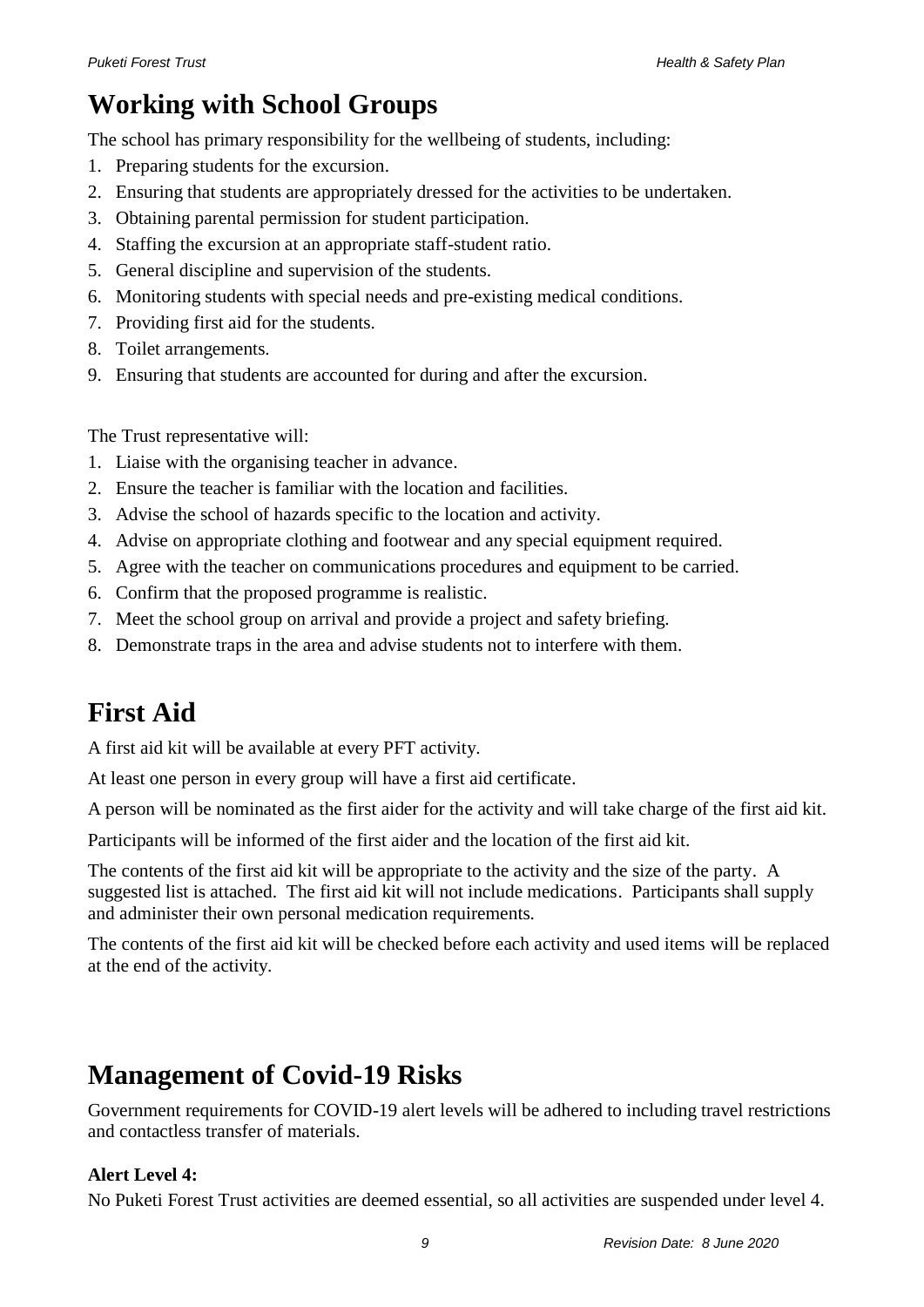#### **Alert Level 3:**

The Department of Conservation has directed that the following restrictions apply to work on public conservation land during level 3:

- No backcountry work due to risk of personal safety and avoiding risk to others
- No overnight stays for work purposes
- No checking trap lines without approval (DOC website)
- No hunting (Government restriction)
- No more than 2 people working/travelling together
- No use of marine vessels
- No use of aircraft
- No travel to worksite of more than 40km from your/contractor's home.

Backcountry is not defined, but the interpretation of DOC Bay of Islands is that most of Puketi is 'backcountry'.

With reference to campfires, the DOC [website](https://www.doc.govt.nz/parks-and-recreation/know-before-you-go/fires/) says backcountry is areas that are over an hour's walk from the nearest road end. If the campfire definition applies, work could proceed on the following trap lines:  $W1 - W6$ ,  $T4 - T8$ ,  $S6$ ,  $S10$ ,  $PSR$ . If an extended period under level 3 is likely, specific rules for level 3 will be added to this plan and approval will be sought from DOC for trap servicing in the front country.

#### **Alert Level 2:**

The government has provided the following rules for businesses working under level 2:

- 1. COVID-19 is still out there. Play it safe.
- 2. All businesses can operate if they can do so safely. Alternative ways of working are still encouraged where possible.
- 3. Talk with your workers to identify risks and ways to manage them.
- 4. Ask everyone, workers, contractors and customers, with cold or flu-like symptoms to stay away from your premises.
- 5. Keep groups of customers 1 metre apart.
- 6. Keep contact-tracing records of anyone who will have close interaction (workers, contractors or customers).
- 7. Reduce the number of shared surfaces, and regularly disinfect them.
- 8. Wash your hands. Wash your hands. Wash your hands.

The table below describes actions to manage covid-19 risks associated with PFT activities under level 2.

#### **Alert Level 1:**

At Alert Level 1, everyone can return without restriction to work, school, sports and domestic travel, and you can get together with as many people as you want. We must still follow basic hygiene, and record contacts to assist rapid contact tracing if it is required. The following rules therefore apply to everyone under level 1:

- 1. If you are unwell, stay home. If you have cold/flu symptoms, call your doctor or Healthline.
- 2. Wash your hands often with soap and water and dry thoroughly, or use hand sanitiser.
- 3. Cough and sneeze into your elbow.
- 4. Avoid touching your face if your hand are not clean.
- 5. Keep a record of people you work with and meet (name, date, contact details).

This plan will be updated if there are changes to rules for any alert level under which PFT intends to work.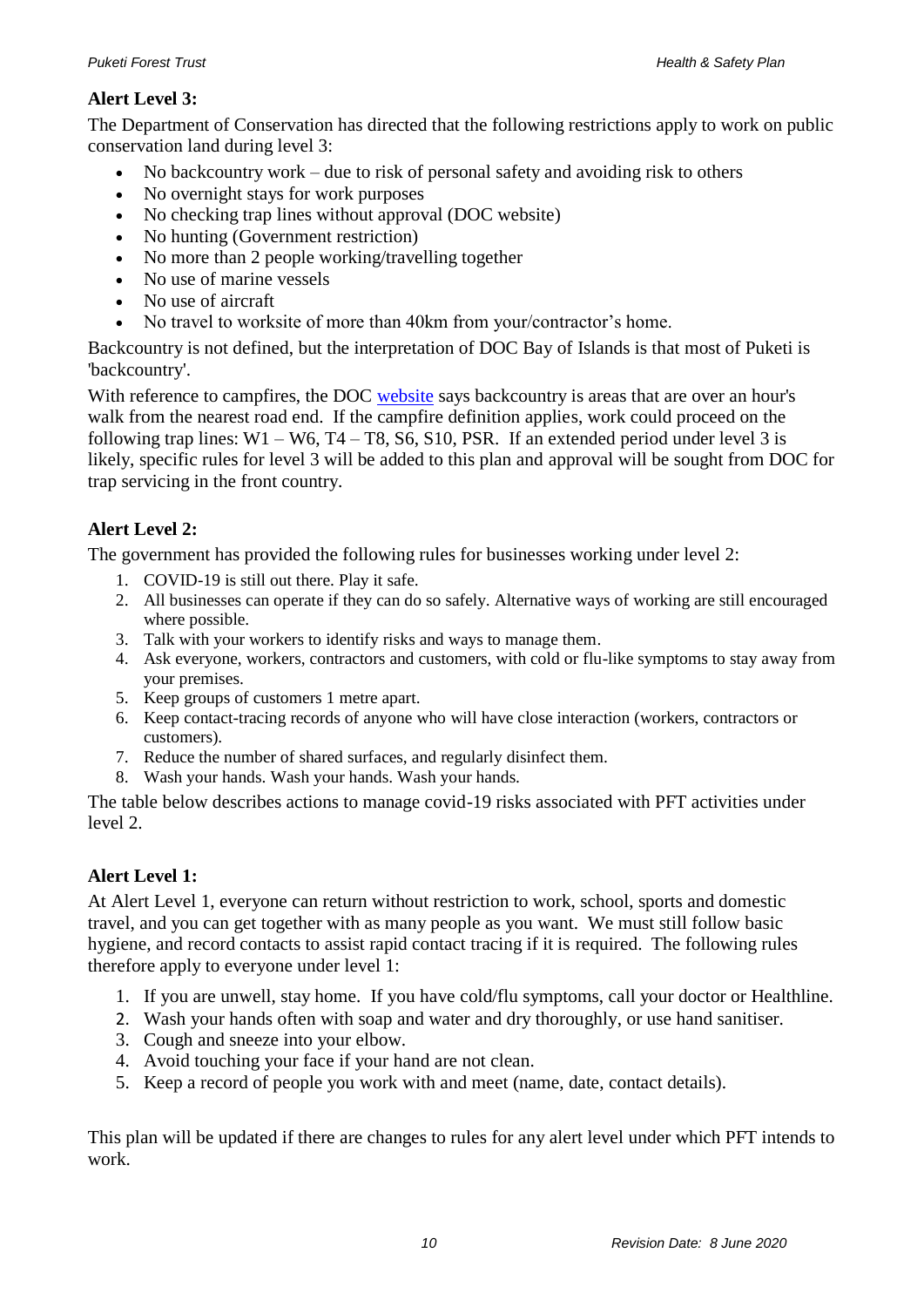#### **Action Table: Covid-19 Alert Level 2**

|             | <b>Action</b>                                                                                                                                                    | Who By           |
|-------------|------------------------------------------------------------------------------------------------------------------------------------------------------------------|------------------|
| Personal    | 1.<br>If you are unwell, stay home.                                                                                                                              | All, contractors |
| wellness    | If you are in isolation/quarantine for any reason, stay home.<br>2.                                                                                              | and volunteers   |
|             | If you become unwell at work, self-isolate until you can go home, wear a face<br>3.                                                                              |                  |
|             | mask if traveling home in a shared vehicle, and call your doctor or Healthline                                                                                   |                  |
|             | (0800 611 116) to see whether you need to be tested.                                                                                                             |                  |
|             | If you think you are at risk of serious illness from covid-19 (e.g. with underlying<br>4.                                                                        |                  |
|             | conditions or over 70), take advice from your doctor on additional personal<br>precautions and whether you should be at work at all. Follow this advice.         |                  |
| Hygiene     | Wash your hands with soap and water or use hand sanitiser frequently, including:<br>5.                                                                           | All, contractors |
|             | before and after work                                                                                                                                            | and volunteers   |
|             | before and after handling shared equipment and surfaces                                                                                                          |                  |
|             | before eating, drinking, smoking or touching your face.                                                                                                          |                  |
|             | Cough and sneeze into your elbow.<br>6.                                                                                                                          |                  |
| Contact     | Maintain 1 metre spacing from co-workers who are not part of your home bubble.<br>7.                                                                             | All, contractors |
| with people | Avoid sharing tools and equipment as much as possible.<br>8.                                                                                                     | and volunteers   |
|             | If tools must be shared, disinfect between users.<br>9.<br>10. Maintain 2 metre spacing from any strangers you meet.                                             |                  |
|             | 11. Keep a record of people you work with and meet (name, date, contact details).                                                                                |                  |
| Hygiene     | 12. All contractors and volunteers will have hand sanitiser, disinfectant, disposable                                                                            | Team leaders,    |
| materials   | wipes, surgical masks if 1 metre separation cannot be maintained, and a plastic                                                                                  | contractors      |
|             | bag for disposal (one set per team).                                                                                                                             |                  |
| Group       | 13. Maximum number of participants 10.                                                                                                                           | Team leaders     |
| activities  | 14. Include Covid-19 risk management in JSA and pre-job briefing.                                                                                                |                  |
|             | 15. Check all participants are well before starting and send home any who are not.                                                                               |                  |
|             | 16. Ensure that any participants who may be vulnerable (e.g. with underlying                                                                                     |                  |
|             | conditions or over 70) are following appropriate additional precautions.                                                                                         |                  |
|             | 17. Provide instructions on safe use of gloves and face masks.<br>18. Keep a record of attendance.                                                               |                  |
| Travel for  | 19. Carry hand sanitiser, disinfectant spray, disposable wipes, disposable latex gloves                                                                          | All, contractors |
| work        | and face masks in the vehicle, and a plastic bag for disposal.                                                                                                   | and volunteers   |
|             | 20. Unless all are from same home bubble:                                                                                                                        |                  |
|             | Maximum number per car 4 (including driver).                                                                                                                     |                  |
|             | Touched surfaces to be wiped down with sanitiser before and after each trip.                                                                                     |                  |
|             | Sanitise hands before entering and after leaving the vehicle.                                                                                                    |                  |
|             | Passengers to sit in the same seat each trip.                                                                                                                    |                  |
|             | Maintain 1 metre separation or wear face masks in the vehicle.                                                                                                   |                  |
|             | 21. On Pirau Road, follow DOC log in-out procedure, including wear disposable<br>gloves when unlocking and relocking the gate and spray the lock and tongue with |                  |
|             | the vehicle sanitising kit.                                                                                                                                      |                  |
| Plateau hut | 22. Unless all are from same home bubble:                                                                                                                        | All, contractors |
|             | Maximum 3 people. (Check with Ian Wilson to confirm the hut is not already                                                                                       | and volunteers   |
|             | occupied before leaving home)                                                                                                                                    |                  |
|             | Maintain 1 metre separation.                                                                                                                                     |                  |
|             | Use separate cooking and eating utensils.                                                                                                                        |                  |
|             | Wash dishes promptly with warm soapy water.                                                                                                                      |                  |
|             | Wipe down shared surfaces with soapy water or disinfectant between users.                                                                                        |                  |
| Meetings    | 23. Hold remotely if possible.<br>24. For face to face meetings:                                                                                                 | Trustees         |
|             | Maintain 1 metre separation                                                                                                                                      |                  |
|             | Disinfect shared surfaces before and after the meeting                                                                                                           |                  |
|             | Keep a record of attendance.                                                                                                                                     |                  |
| Review      | 25. Monitor government announcements, the Covid-19 website                                                                                                       | Trustees         |
|             | https://covid19.govt.nz/ and DOC website https://www.doc.govt.nz/ for changes                                                                                    |                  |
|             | in alert levels and regulations.<br>26. Update this plan with any changes and to include revisions from the suggestions                                          |                  |
|             | of contractors and volunteers.                                                                                                                                   |                  |
|             | 27. Distribute revised plan.                                                                                                                                     |                  |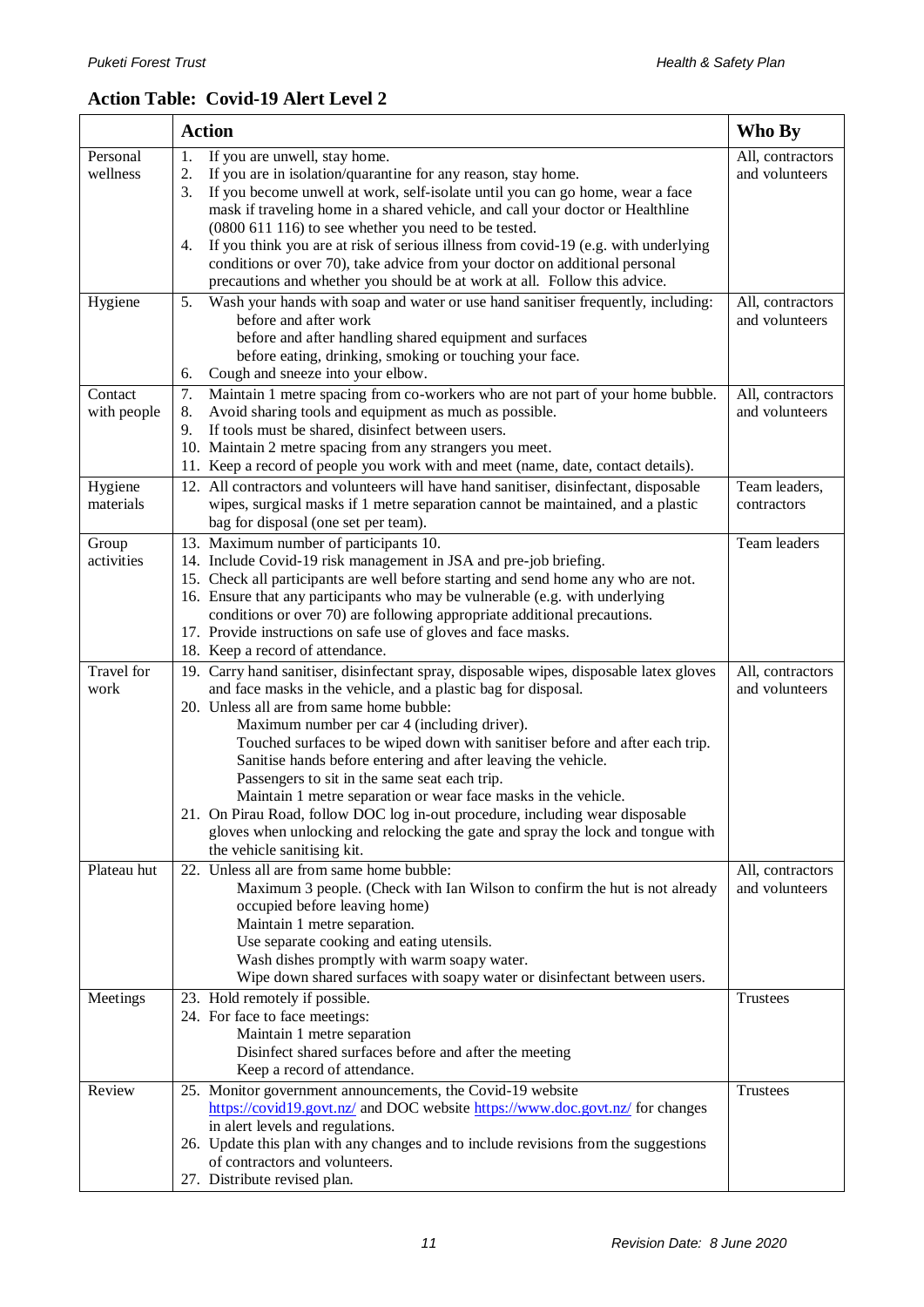### **Emergency and Evacuation Procedures**

The Puketi Forest Trust does not occupy any buildings or premises. Where PFT activities take place in buildings or enclosed premises, the emergency and evacuation procedures of the occupier of those premises will be followed.

If an accident occurs in the outdoors, evacuation of the injured person may be necessary.

#### **Outdoor Evacuation Procedure – Other Person Present:**

- 1. Provide first aid.
- 2. Assess the mobility of the patient. If the patient is unable to walk out, contact Emergency Services (phone 111).
- 3. Advise supervisor or other pre-arranged contact person by phone/mobile radio.
- 4. Stabilise the patient and make comfortable.
- 5. Stay with the patient unless it is necessary to go for help.
- 6. Act on advice from Emergency services.

#### **Outdoor Evacuation Procedure – Person Alone:**

- 1. Contact Emergency Services if possible (phone 111). Note phone coverage is not available in parts of Puketi Forest.
- 2. Contact supervisor or other pre-arranged contact person by phone/mobile radio if possible.
- 3. Activate personal locator beacon (PLB) if necessary. Leave PLB switched on until advised to turn it off by Emergency services.

#### **Search and Rescue Procedures:**

If a person or party has not returned from the forest within a reasonable period after the expected return time, the supervisor or pre-arranged contact person shall initiate search and rescue as follows:

- 1. Attempt to contact the person by phone or mobile radio.
- 2. Arrange someone to check the vehicle parking place if possible.
- 3. Collate information about the missing party
	- number of people, names, approx. ages
	- planned location/route in the forest
	- level of fitness and equipment carried
	- party's means of communication
	- vehicle description & plate number, parking location
	- expected time of return.
- 4. Advise LSAR through police (phone 111).
- 5. Contact one or more of the following people for local information:

| Ian Wilson                                | 401 9056                |
|-------------------------------------------|-------------------------|
| Department of Conservation (office hours) | 407 0300                |
| Dan O'Halloran (after hours)              | 407 7659                |
| Dave Wilson                               | 401 9331                |
| <b>Scott Candy</b>                        | 401 9664 / 027 252 7949 |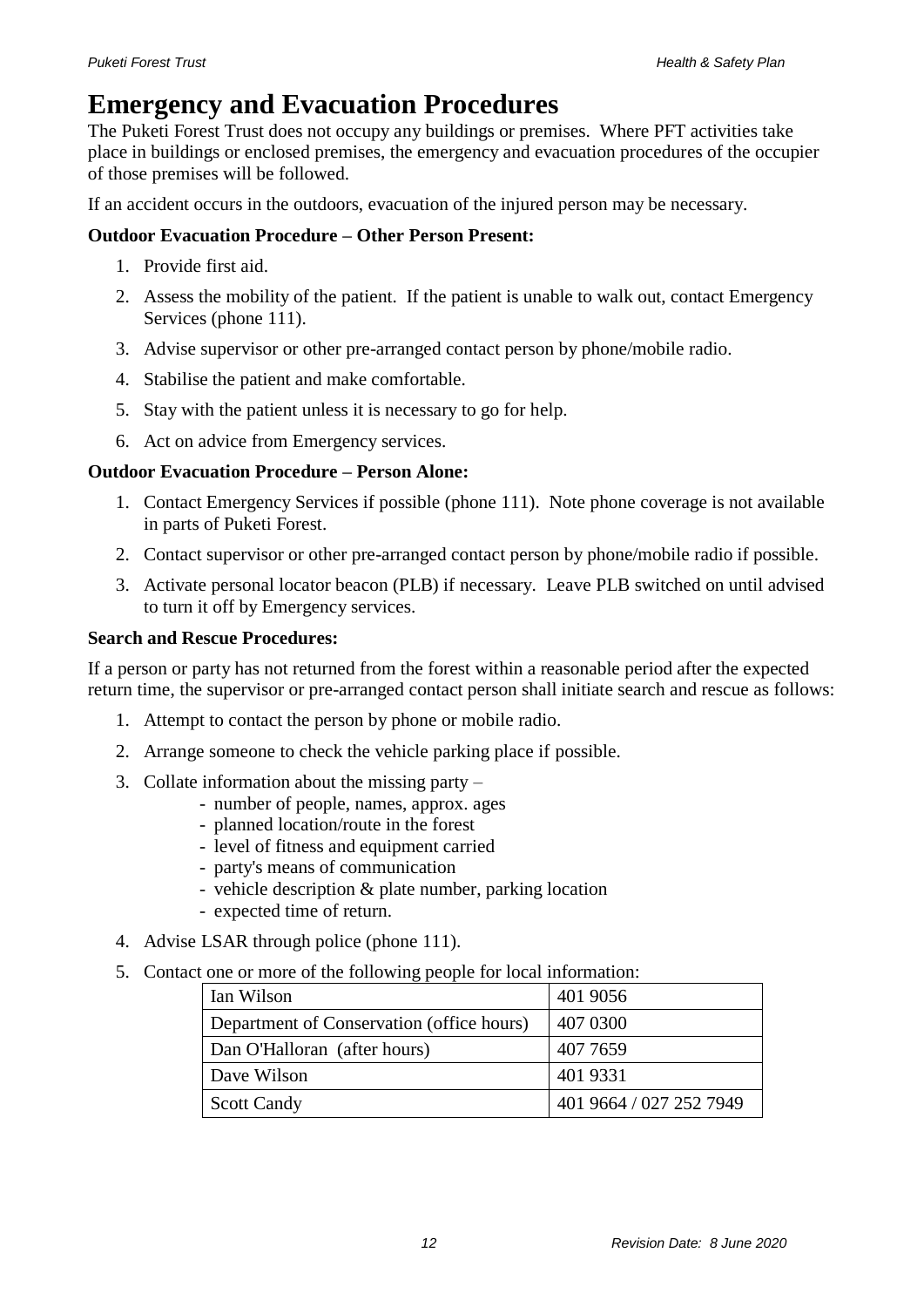### **Accident and Incident Recording, Reporting and Investigation Procedures**

All accidents and all incidents that had potential to cause harm (near misses) must be notified to a PFT trustee as soon as practicable.

All incidents and non-serious harm accidents will be investigated and recorded in the Accident/Incident Register.

Any death, notifiable injury, notifiable illness or notifiable incident that results from PFT activities will be reported to Worksafe NZ and to DOC or the landowner as appropriate.

Refer to page 13 for a definition of notifiable injury or illness.

#### **If a notifiable event occurs, PFT will:**

1. Take all reasonable steps to ensure the site is not disturbed until authorised by Worksafe.

Exceptions: to help an injured person; essential to make the site safe or to minimise the risks of a further notifiable event; by or under direction of a police officer.

- 2. Instigate Emergency and Evacuation procedures.
- 3. Investigate and record details of the event.
- 4. Advise Worksafe as soon as possible by either:
	- a. Phone (0800 030040)
	- b. Online reporting (www,worksafe.govt.nz)
	- c. In writing (healthsafety.notification@worksafe.govt.nz)

Get report forms and details of the information required from www.worksafe.govt.nz

- 5. Advise DOC or other landowner.
- 6. Keep records of the event for five years from notification.
- 7. Include new hazards identified in the accident/incident investigation in the hazard register and inform all volunteers and contractors.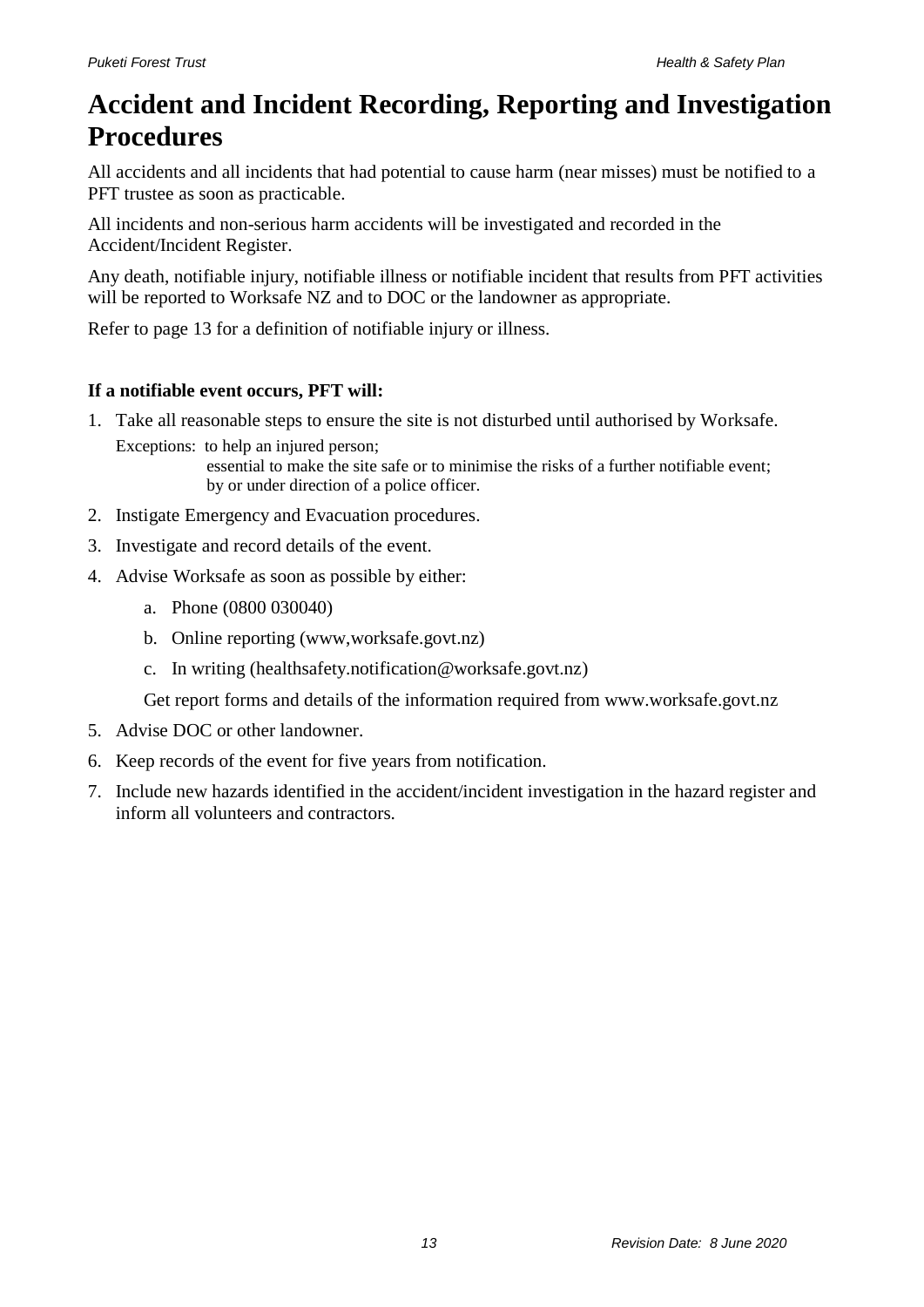#### **Definitions (from the HSW Act 2015):**

*Notifiable injury or illness*, in relation to a person, means—

- a) any of the following injuries or illnesses that require the person to have immediate treatment (other than first aid):
	- i. the amputation of any part of his or her body:
	- ii. a serious head injury:
	- iii. a serious eye injury:
	- iv. a serious burn:
	- v. the separation of his or her skin from an underlying tissue (such as degloving or scalping):
	- vi. a spinal injury:
	- vii. the loss of a bodily function:
	- viii. serious lacerations:
- b) an injury or illness that requires, or would usually require, the person to be admitted to a hospital for immediate treatment:
- c) an injury or illness that requires, or would usually require, the person to have medical treatment within 48 hours of exposure to a substance:
- d) any serious infection (including occupational zoonoses) to which the carrying out of work is a significant contributing factor, including any infection that is attributable to carrying out work
	- i. with micro-organisms; or
	- ii. that involves providing treatment or care to a person; or
	- iii. that involves contact with human blood or bodily substances; or
	- iv. that involves handling or contact with animals, animal hides, animal skins, animal wool or hair, animal carcasses, or animal waste products; or
	- v. that involves handling or contact with fish or marine mammals:

*Notifiable incident* means an unplanned or uncontrolled incident in relation to a workplace that exposes a worker or any other person to a serious risk to that person's health or safety arising from an immediate or imminent exposure to—

- a) an escape, a spillage, or a leakage of a substance; or
- b) an implosion, explosion, or fire; or
- c) an escape of gas or steam; or
- d) an escape of a pressurised substance; or
- e) an electric shock; or
- f) the fall or release from a height of any plant, substance, or thing; or
- g) the collapse, overturning, failure, or malfunction of, or damage to, any plant that is required to be authorised for use in accordance with regulations; or
- h) the collapse or partial collapse of a structure; or
- i) the collapse or failure of an excavation or any shoring supporting an excavation; or
- j) the inrush of water, mud, or gas in workings in an underground excavation or tunnel; or
- k) the interruption of the main system of ventilation in an underground excavation or tunnel; or
- l) a collision between 2 vessels, a vessel capsize, or the inrush of water into a vessel.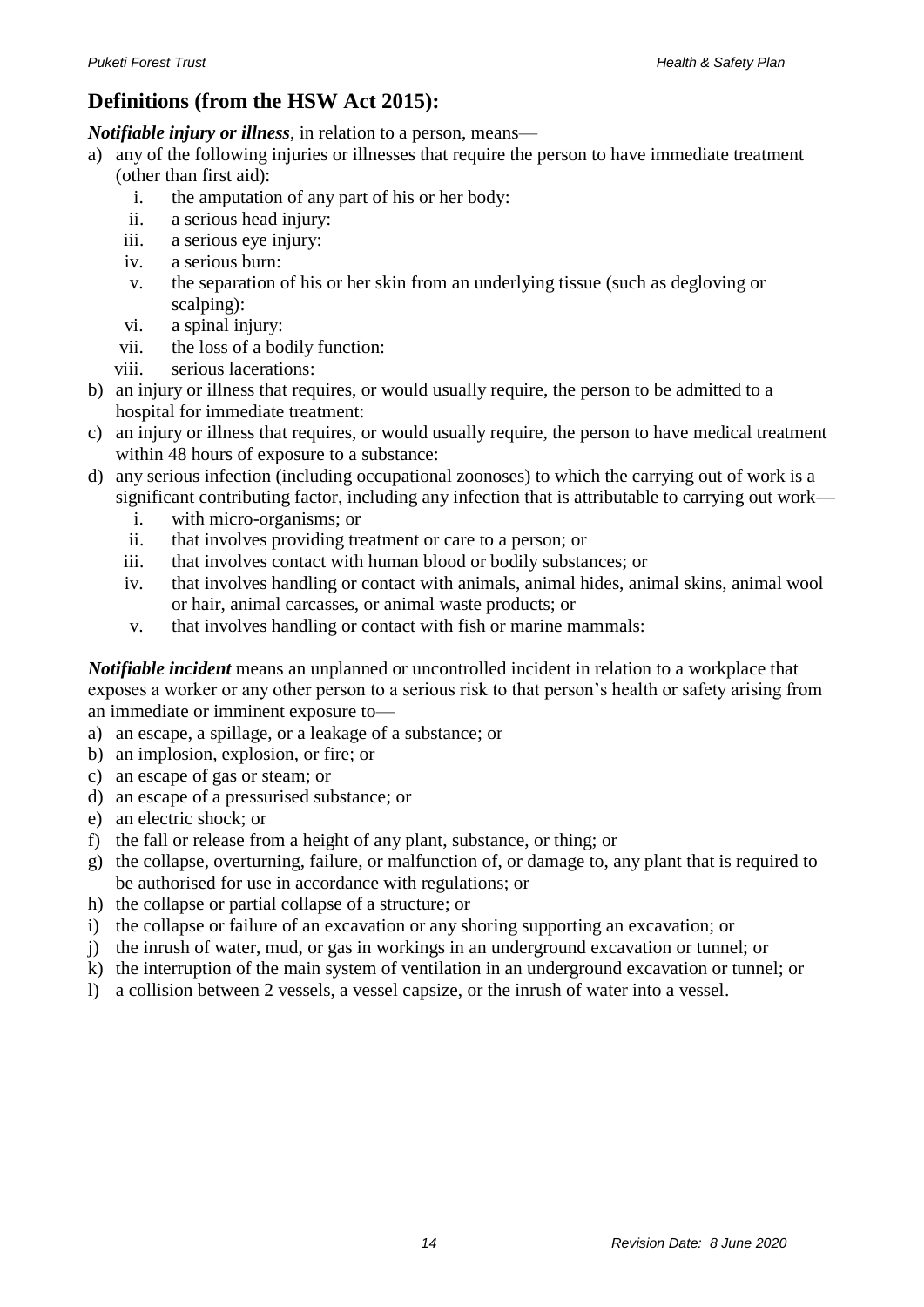#### *Extract from:* **Health and Safety at Work (General Risk and Workplace Management) Regulations 2016**

#### **8 Duty to review control measures**

- 1. A PCBU must review and, as necessary, revise control measures implemented under regulations so as to maintain, so far as is reasonably practicable, a work environment that is without risks to health and safety.
- 2. Without limiting subclause (1), the PCBU must review and, as necessary, revise a control measure in the following circumstances:
	- **(a)** if the control measure does not control the risk it was implemented to control so far as is reasonably practicable:
	- **(b)** before a change at the workplace that is likely to give rise to a new or different risk to health and safety that the measure may not effectively control:
	- **(c)** if a new relevant hazard or risk is identified:
	- (d) if the PCBU obtains a health monitoring report in relation to a worker under [regulation 38](http://www.legislation.govt.nz/regulation/public/2016/0013/latest/link.aspx?id=DLM6727313#DLM6727313) that contains—
		- **(i)** test results that indicate that the worker has been exposed to a substance hazardous to health at a concentration that may cause harm and has an elevated level of that substance or its metabolites in his or her body; or
		- **(ii)** advice that test results indicate that the worker may have contracted a disease or an illness or suffered an injury as a result of carrying out work that involves a health hazard that triggered the requirement for health monitoring; or
		- **(iii)** a recommendation that the PCBU take remedial measures, including a recommendation as to whether the worker can continue to carry out the work that involves a health hazard that triggered the requirement for health monitoring:
	- **(e)** if the results of exposure monitoring carried out under [regulation 30](http://www.legislation.govt.nz/regulation/public/2016/0013/latest/link.aspx?id=DLM6727315#DLM6727315) determine that the concentration of a substance hazardous to health at the workplace exceeds a relevant prescribed exposure standard:
	- **(f)** if the results of engagement with workers undertaken by the PCBU under the Act or regulations indicate that a review is necessary:
	- **(g)** if a health and safety representative requests a review under subclause (4).
- 3. Without limiting subclause (2)(b), a *change* at the workplace includes—
	- **(a)** a change to the workplace itself or any aspect of the work environment; or
	- **(b)** a change to a system of work, a process, or a procedure.
- 4. A health and safety representative may request a review of a control measure if the representative reasonably believes that—
	- **(a)** a circumstance referred to in subclause (2)(a), (b), (c), or (d) affects, or may affect, the health and safety of a member of the work group represented by the health and safety representative; and
	- **(b)** the PCBU has not adequately reviewed the control measure in response to the circumstance.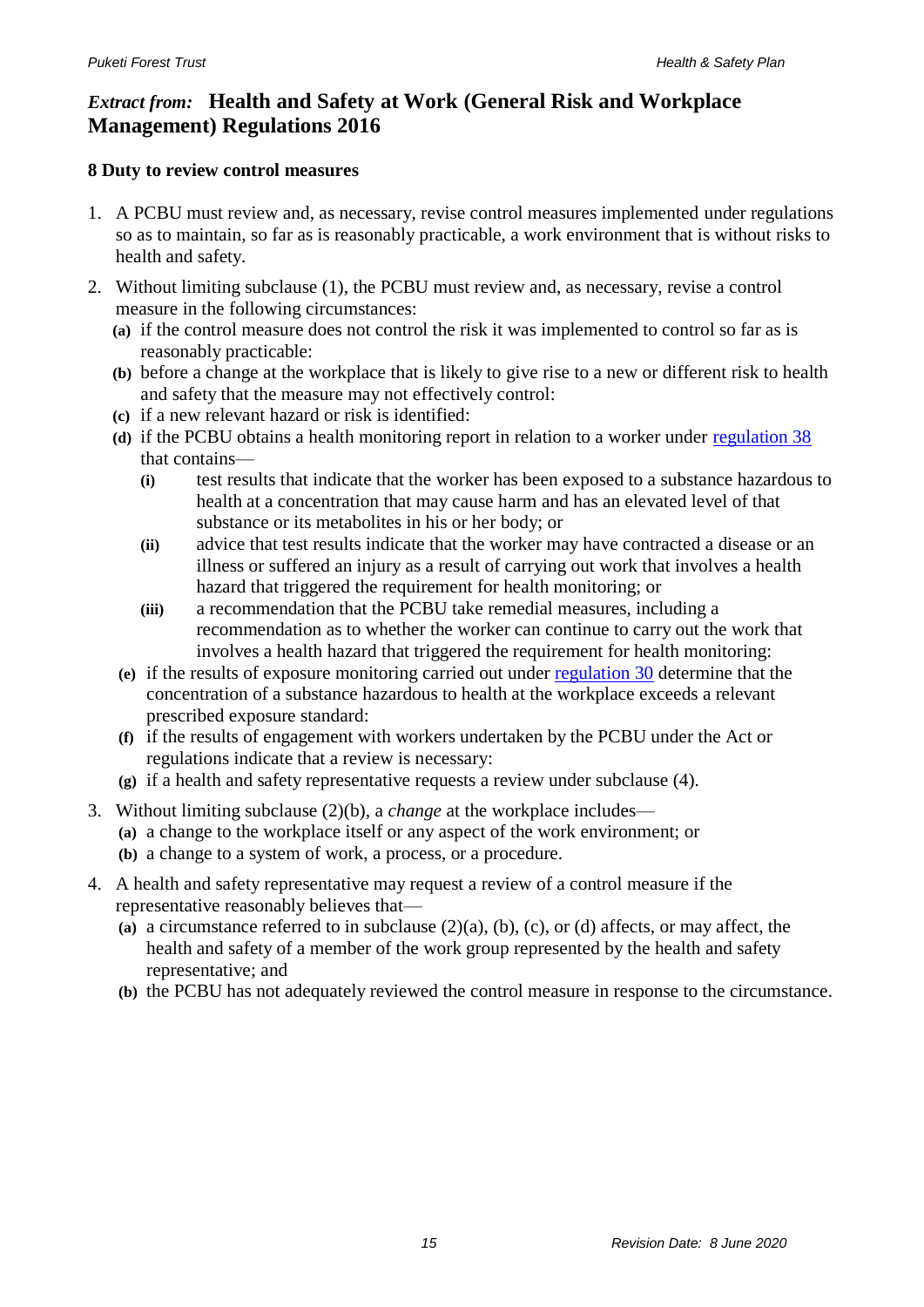**Puketi Forest Trust** *Puketi Forest Trust* 

### **Hazard Register**

Workplace / Location / Activity: **Working in the Bush - General**

| Hazards identified                         | Potential harm                                                                          | Significant Hierarchy<br>hazard | $(Yes/No)$ $(E/1/M)$ | Hazard controls                                                                                                                                                                                                                                                                                                     | Training<br>required<br>(Yes/No) | Controls<br>checked<br>(by/date) | Review<br>(by/date) |
|--------------------------------------------|-----------------------------------------------------------------------------------------|---------------------------------|----------------------|---------------------------------------------------------------------------------------------------------------------------------------------------------------------------------------------------------------------------------------------------------------------------------------------------------------------|----------------------------------|----------------------------------|---------------------|
| Dehydration                                | Reduced ability to think clearly,<br>confusion, disorientation, more<br>prone to falls. | Yes                             | M                    | Carry adequate drinking water. Drink regularly. Be aware of and<br>learn to recognise the effects of dehydration.                                                                                                                                                                                                   | No                               |                                  |                     |
| Getting lost                               | Hypothermia, anxiety                                                                    | Yes                             | M                    | PFT shall provide maps of trap lines and ensure that people working<br>in the bush understand the requirements of this Health and Safety<br>Plan.<br>All people working in the bush shall:<br>Be competent in bush navigation and familiar with the contents<br>of the Mountain Safety Council Handbook "Bushcraft" |                                  |                                  |                     |
|                                            |                                                                                         |                                 |                      | or go with someone who is.                                                                                                                                                                                                                                                                                          | Yes                              |                                  |                     |
|                                            |                                                                                         |                                 |                      | Obtain local information if new to the area.                                                                                                                                                                                                                                                                        |                                  |                                  |                     |
| Rough terrain, steep slopes,               | Falls, broken bones, head injury                                                        | Yes                             | M                    | Have an adequate level of physical fitness for the activity and<br>terrain.                                                                                                                                                                                                                                         |                                  |                                  |                     |
| slippery rock surfaces.                    |                                                                                         |                                 |                      | Wear suitable footwear and clothes.                                                                                                                                                                                                                                                                                 |                                  |                                  |                     |
|                                            |                                                                                         |                                 |                      | Avoid bluffs, creeks and gullies.                                                                                                                                                                                                                                                                                   |                                  |                                  |                     |
|                                            |                                                                                         |                                 |                      | Rest, eat food and take particular care if fatigued.                                                                                                                                                                                                                                                                |                                  |                                  |                     |
|                                            |                                                                                         |                                 |                      | Check the security of hand ropes before relying on them.                                                                                                                                                                                                                                                            |                                  |                                  |                     |
|                                            |                                                                                         |                                 |                      | Up to date first aid training.                                                                                                                                                                                                                                                                                      |                                  |                                  |                     |
|                                            |                                                                                         |                                 |                      | Take equipment as listed for day work in the bush.                                                                                                                                                                                                                                                                  | Yes                              |                                  |                     |
|                                            |                                                                                         |                                 |                      | Fill out the Two Minute Form before you go into the bush.                                                                                                                                                                                                                                                           |                                  |                                  |                     |
|                                            |                                                                                         |                                 |                      | Carry a PLB if working alone.                                                                                                                                                                                                                                                                                       |                                  |                                  |                     |
|                                            |                                                                                         |                                 |                      | If staying out overnight, fill out the hut book and check in daily<br>with a designated person at an agreed time.                                                                                                                                                                                                   |                                  |                                  |                     |
| Pest control traps and toxins on<br>trees. | Hand injuries,<br>poisoning                                                             | Yes                             | M                    | People working in the bush shall familiarise themselves with the way<br>traps and toxins are laid and the areas in which they are located, and<br>shall keep watch while walking through the bush.<br>- Observe warning signs<br>Ask the supervisor.                                                                | N <sub>o</sub>                   |                                  |                     |
|                                            |                                                                                         |                                 |                      | Avoid areas where cyanide paste is laid, or<br>be familiar with cyanide first aid and carry amyl nitrite.                                                                                                                                                                                                           | Yes                              |                                  |                     |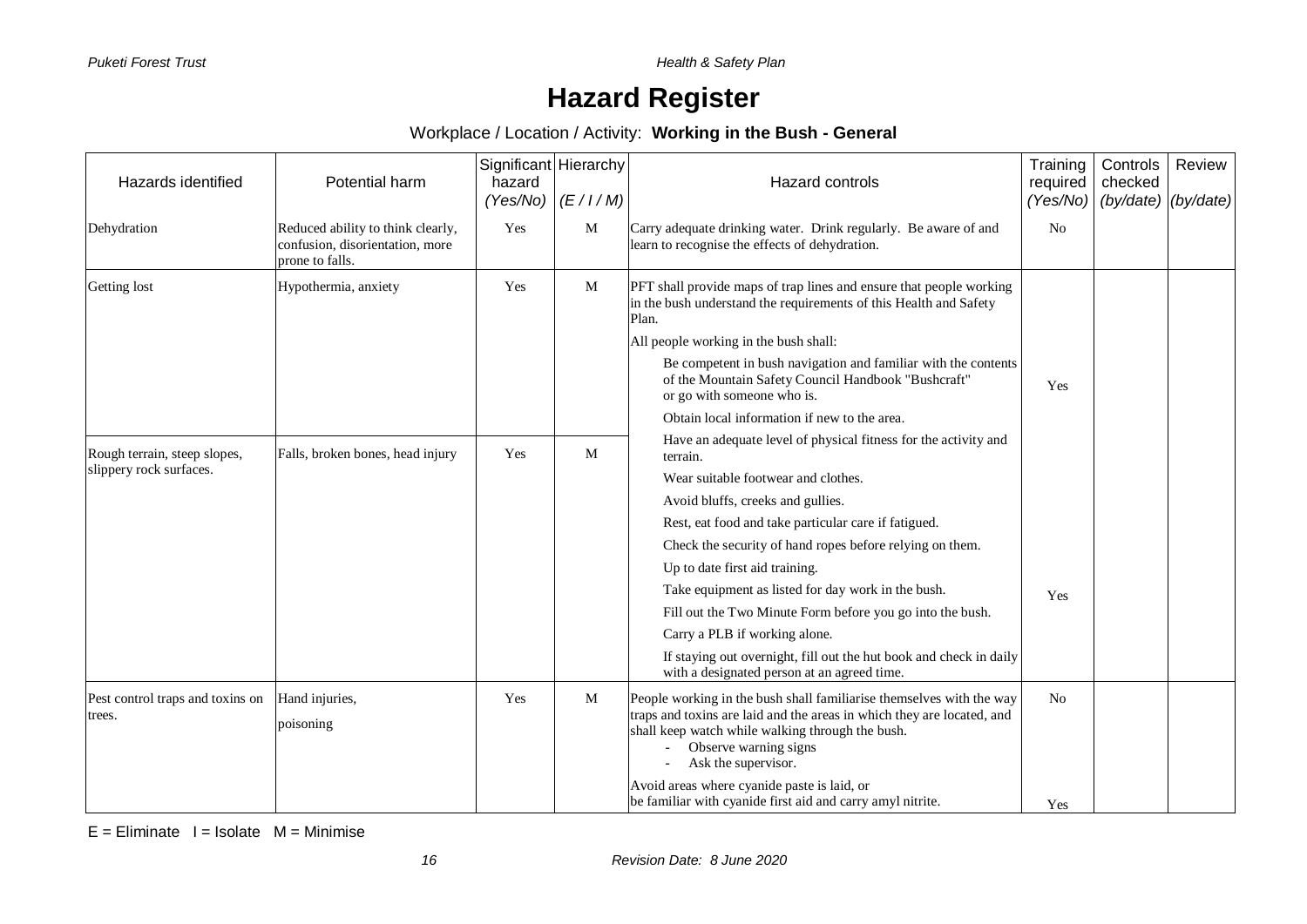**Puketi Forest Trust** *Puketi Forest Trust* 

# **Hazard Register**

Workplace / Location / Activity: **Working in the Bush – General (continued)**

| Hazards identified                                     | Potential harm                                | Significant Hierarchy<br>hazard<br>(Yes/No) | (E/I/M) | Hazard controls                                                                                                                                                                   | Training<br>required<br>(Yes/No) | Controls<br>checked<br>(by/date) (by/date) | Review |
|--------------------------------------------------------|-----------------------------------------------|---------------------------------------------|---------|-----------------------------------------------------------------------------------------------------------------------------------------------------------------------------------|----------------------------------|--------------------------------------------|--------|
| Flooded rivers and streams                             | Drowning, various injuries                    | Yes                                         | M       | All people working in the bush shall be able to recognise dangerous<br>river conditions (refer Mountain Safety Council Handbook<br>"Bushcraft") or shall go with someone who can. | Yes                              |                                            |        |
|                                                        |                                               |                                             |         | Check weather forecast when planning trip.                                                                                                                                        |                                  |                                            |        |
|                                                        |                                               |                                             |         | Do not attempt to cross dangerous rivers. Seek alternative route or<br>wait for flood to abate.                                                                                   |                                  |                                            |        |
| Insect stings                                          | Allergic reaction, anaphylactic<br>shock etc. | Yes                                         | M       | Susceptible people shall carry personal medication and advise their<br>companions.                                                                                                | N <sub>o</sub>                   |                                            |        |
|                                                        |                                               |                                             |         | Watch out for and avoid German wasp nests in holes in the ground or<br>hollow trees especially during summer/autumn.                                                              |                                  |                                            |        |
|                                                        |                                               |                                             |         | If attacked, warn companions and run at least 50 metres away.                                                                                                                     |                                  |                                            |        |
| Hunters in the vicinity                                | Gunshot wounds                                | Yes                                         | M       | Liaise with DOC goat cullers and agree working areas and times.                                                                                                                   | N <sub>o</sub>                   |                                            |        |
|                                                        |                                               |                                             |         | Wear Hi-Vis vest if hunters are known to be working in the area.                                                                                                                  |                                  |                                            |        |
| Falling objects (rocks, trees,<br>branches, epiphytes) | Head injury, crushing, entrapment             | Yes                                         | M       | Be aware and keep a look out for overhead hazards, especially during<br>high winds.                                                                                               | No                               |                                            |        |
|                                                        |                                               |                                             |         | Site campsites and rest stops away from dead trees, epiphytes, cliffs.                                                                                                            |                                  |                                            |        |
| Working with helicopters                               | Injuries from rotors, skids,                  | Yes                                         | M       | Obtain specific training before working with helicopters.                                                                                                                         | Yes                              |                                            |        |
|                                                        | suspended loads                               |                                             |         | Refer to DOC SOP for Helicopter Safety docdm-208219.                                                                                                                              |                                  |                                            |        |
|                                                        |                                               |                                             |         | Do not approach a helicopter until the rotors have stopped moving<br>and the pilot has indicated.                                                                                 |                                  |                                            |        |
|                                                        |                                               |                                             |         | Follow the pilot's instructions.                                                                                                                                                  |                                  |                                            |        |
| Wild pigs                                              | Bites, tusk wounds.                           | Yes                                         | M       | Avoid nests, large boars, and sows with piglets.                                                                                                                                  | N <sub>o</sub>                   |                                            |        |
| Sharp vegetation                                       | minor cuts                                    | N <sub>0</sub>                              | M       | Recognise and take care with Gahnia (cutty grass). Wear gloves,<br>long sleeves, long pants when working in thick patches.                                                        | N <sub>o</sub>                   |                                            |        |
| Giardia                                                | Infection                                     | No                                          | M       | Carry sufficient drinking water and avoid drinking from streams.<br>Take water from the surface of a slow moving part of a clear stream<br>or use disinfecting tablets/filter.    | N <sub>0</sub>                   |                                            |        |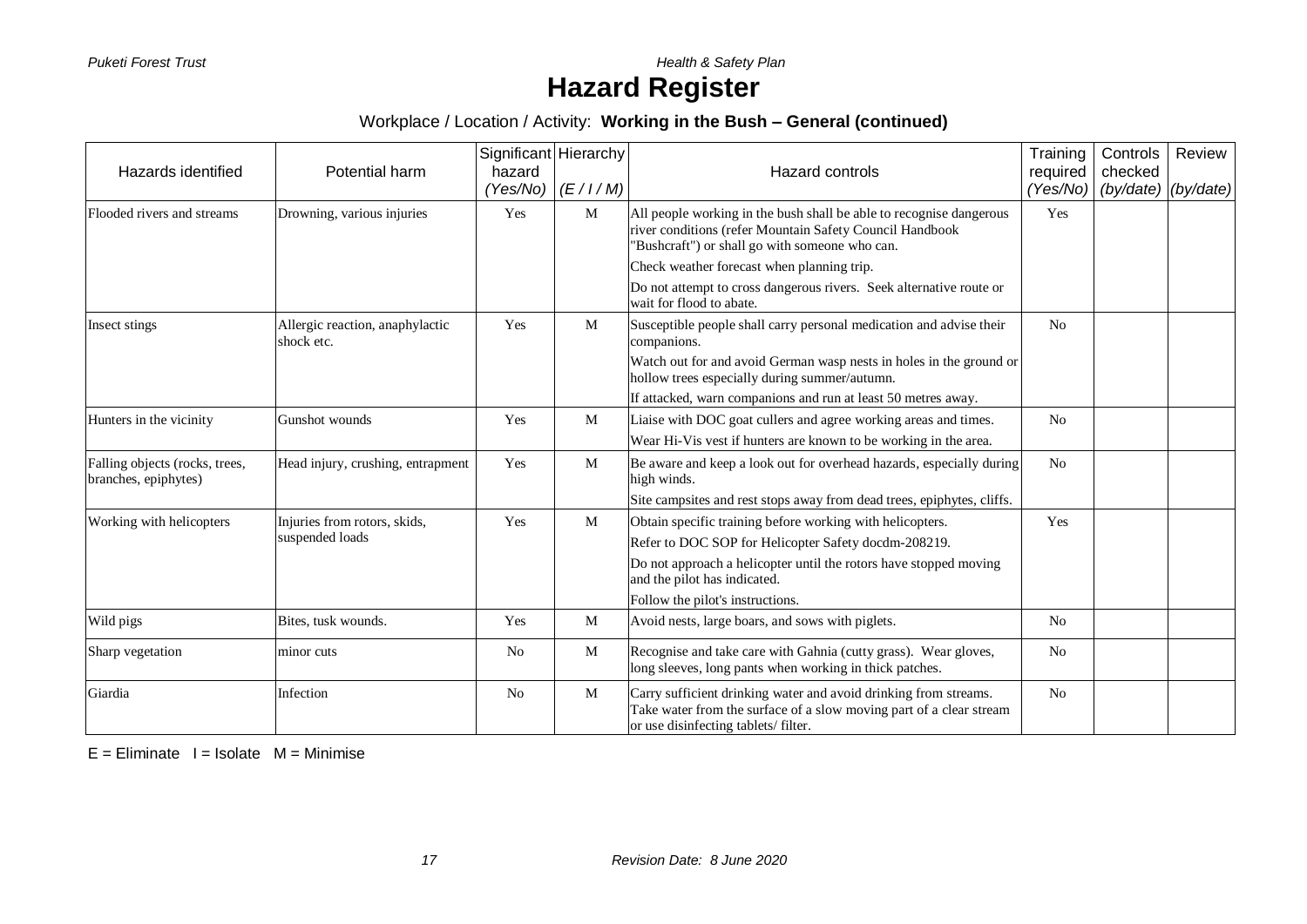### **Hazard Register**

Workplace / Location / Activity: **Camping/Hut Use**

| Hazards identified                  | Potential harm                      | Significant Hierarchy<br>hazard<br>(Yes/No) | (E/I/M) | Hazard controls                                                                       | Training<br>required<br>(Yes/No) | Controls<br>checked<br>(by/date) | Review<br>(by/date) |
|-------------------------------------|-------------------------------------|---------------------------------------------|---------|---------------------------------------------------------------------------------------|----------------------------------|----------------------------------|---------------------|
| Gas and liquid fuel cookers         | <b>Burns</b>                        | Yes                                         | M       | Maintain cookers in good condition.                                                   | N <sub>o</sub>                   |                                  |                     |
|                                     | Hut/tent fire                       | Yes                                         | M       | Follow manufacturer's instructions for use.                                           |                                  |                                  |                     |
|                                     | Carbon monoxide poisoning           | Yes                                         | M       | Check for leaks.                                                                      |                                  |                                  |                     |
|                                     |                                     |                                             |         | Set cooker and pots in a stable position and keep flammable<br>materials away.        |                                  |                                  |                     |
|                                     |                                     |                                             |         | Refuel outside after cooling.                                                         |                                  |                                  |                     |
|                                     |                                     |                                             |         | Do not use cookers or gas lights inside a tent.                                       |                                  |                                  |                     |
|                                     |                                     |                                             |         | Ensure ventilation when using a cooker or gas light in a hut.                         |                                  |                                  |                     |
| Contaminated or spoiled water       | Food poisoning, gastric infections, | Yes                                         | M       | Take water from clean sources, or boil, filter or sterilise with tablets.             | N <sub>o</sub>                   |                                  |                     |
| or food.                            | giardia, etc.                       |                                             |         | Practice good personal hygiene.                                                       |                                  |                                  |                     |
|                                     |                                     |                                             |         | Take food that will keep for the planned duration. Store properly.                    |                                  |                                  |                     |
| Inharmonious living<br>environment. | Stress, personal conflict.          | N <sub>o</sub>                              | M       | Be mindful of the effect of your activities on other occupants and be<br>considerate. | No                               |                                  |                     |
|                                     |                                     |                                             |         | No consumption of illegal drugs.                                                      |                                  |                                  |                     |
|                                     |                                     |                                             |         | No smoking in huts or confined areas.                                                 |                                  |                                  |                     |
|                                     |                                     |                                             |         | Alcohol shall only be consumed in moderate quantities.                                |                                  |                                  |                     |
|                                     |                                     |                                             |         |                                                                                       |                                  |                                  |                     |
|                                     |                                     |                                             |         |                                                                                       |                                  |                                  |                     |
|                                     |                                     |                                             |         |                                                                                       |                                  |                                  |                     |
|                                     |                                     |                                             |         |                                                                                       |                                  |                                  |                     |
|                                     |                                     |                                             |         |                                                                                       |                                  |                                  |                     |
|                                     |                                     |                                             |         |                                                                                       |                                  |                                  |                     |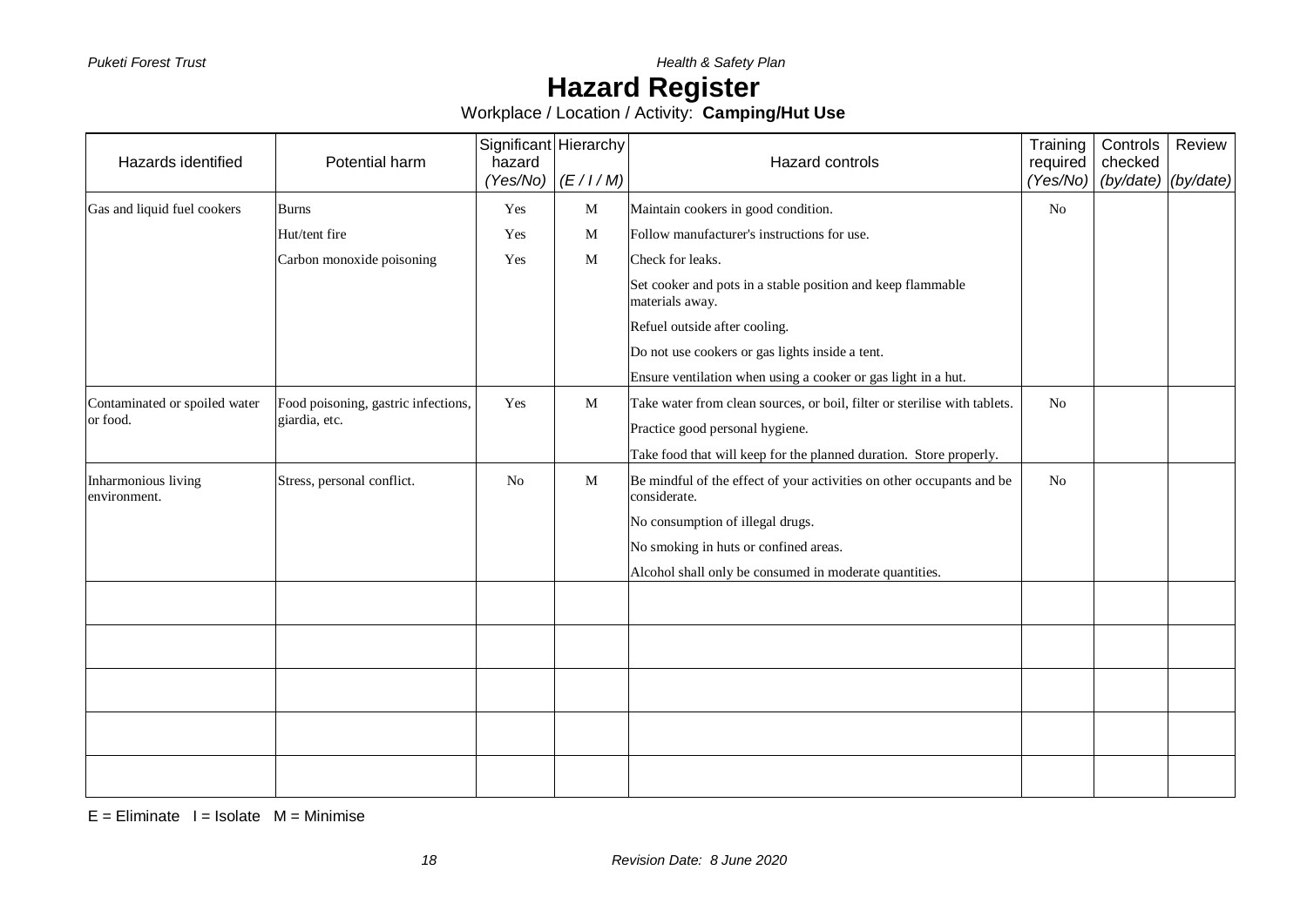# **Hazard Register**

Workplace / Location / Activity: **Off Road Vehicle Use**

| Hazards identified | Potential harm | Significant Hierarchy<br>hazard |                      | Hazard controls                                                                                    | Training<br>required | Controls<br>checked | Review |
|--------------------|----------------|---------------------------------|----------------------|----------------------------------------------------------------------------------------------------|----------------------|---------------------|--------|
|                    |                |                                 | $(Yes/No)$ $(E/1/M)$ |                                                                                                    | (Yes/No)             | (by/date) (by/date) |        |
| 4WD                | Skidding,      | Yes                             | $\mathbf M$          | All drivers to be licensed and experienced in off road 4WD driving.                                | Yes                  |                     |        |
|                    | rolling,       |                                 |                      | Seat belts to be worn.                                                                             |                      |                     |        |
|                    | collision.     |                                 |                      | Maximum speed 30km/hr on Pirau Rd and Mokau Road.                                                  |                      |                     |        |
|                    |                |                                 |                      | Secure loads.                                                                                      |                      |                     |        |
|                    |                |                                 |                      | No passengers on outside of vehicle.                                                               |                      |                     |        |
|                    |                |                                 |                      | Slow down and keep left on bends.                                                                  |                      |                     |        |
|                    |                |                                 |                      | Be aware pedestrians and other vehicles may be on the road.                                        |                      |                     |        |
|                    |                |                                 |                      | Obtain a copy of and conform to the current DOC protocol when<br>driving on Pirau and Mokau Roads. |                      |                     |        |
| ATV/Quad           | Skidding,      | Yes                             | M                    | Operator to be trained in ATV use.                                                                 | Yes                  |                     |        |
|                    | rolling,       |                                 |                      | Refer DOC SOP for ATV use (docdm-425085).                                                          |                      |                     |        |
|                    | collision.     |                                 |                      | Wear a helmet.                                                                                     |                      |                     |        |
|                    |                |                                 |                      | Follow manufacturer's weight limits and passenger limits.                                          |                      |                     |        |
|                    |                |                                 |                      |                                                                                                    |                      |                     |        |
|                    |                |                                 |                      |                                                                                                    |                      |                     |        |
|                    |                |                                 |                      |                                                                                                    |                      |                     |        |
|                    |                |                                 |                      |                                                                                                    |                      |                     |        |
|                    |                |                                 |                      |                                                                                                    |                      |                     |        |
|                    |                |                                 |                      |                                                                                                    |                      |                     |        |
|                    |                |                                 |                      |                                                                                                    |                      |                     |        |
|                    |                |                                 |                      |                                                                                                    |                      |                     |        |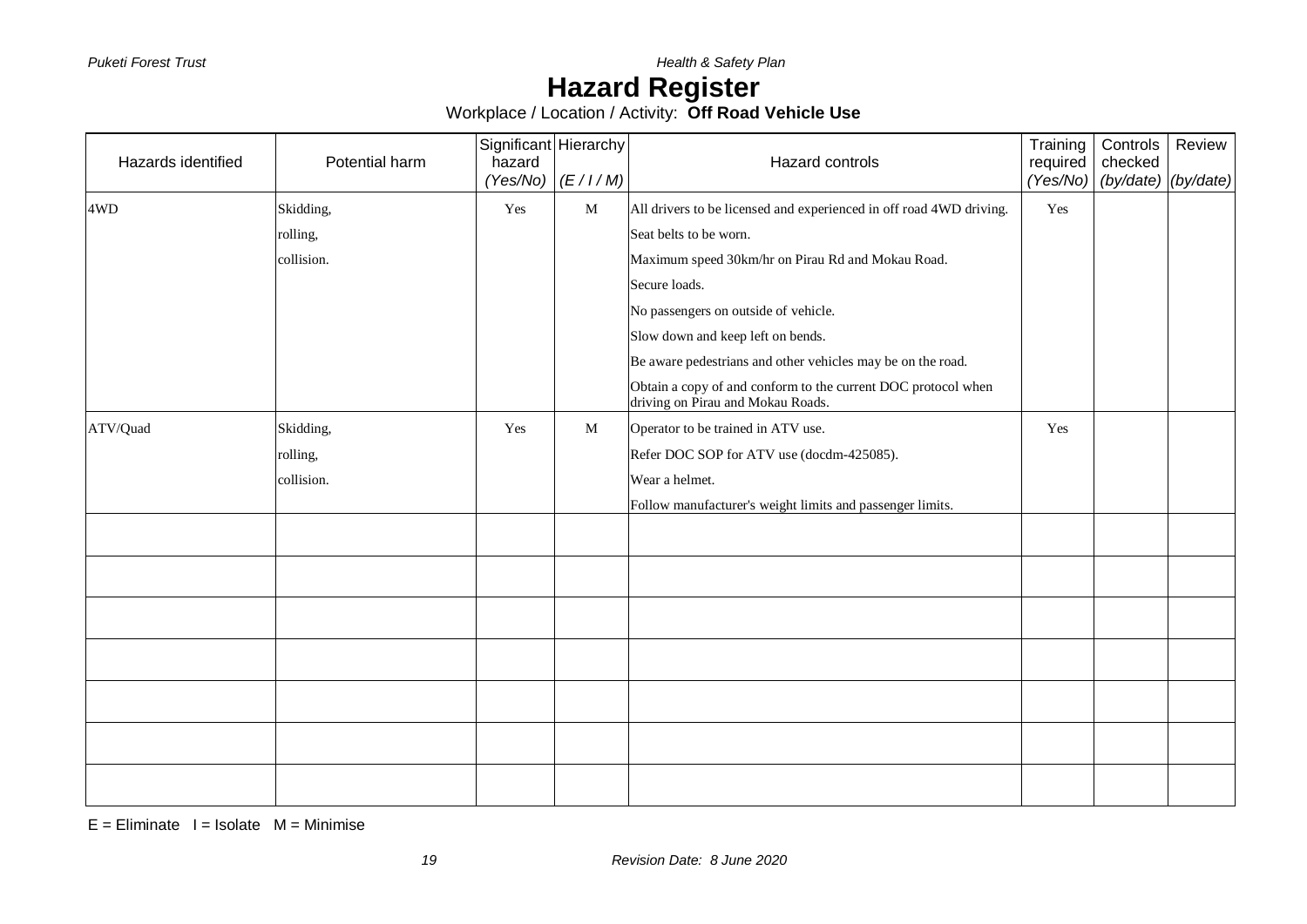# **Hazard Register**

Workplace / Location / Activity: **Predator Trapping**

| Hazards identified         | Potential harm              | Significant Hierarchy<br>hazard<br>(Yes/No) | (E/I/M) | Hazard controls                                                                            | Training<br>required<br>(Yes/No) | Controls<br>checked<br>(by/date) (by/date) | Review |
|----------------------------|-----------------------------|---------------------------------------------|---------|--------------------------------------------------------------------------------------------|----------------------------------|--------------------------------------------|--------|
| Hand caught in trap        | Broken fingers, lacerations | Yes                                         | M       | Operators trained in proper setting techniques                                             | Yes                              |                                            |        |
|                            |                             |                                             |         | Use setting tool when appropriate.                                                         |                                  |                                            |        |
|                            |                             |                                             |         | Post signs at public track entrances to warn other people of traps.                        |                                  |                                            |        |
|                            |                             |                                             |         | Traps on public tracks to be contained in boxes<br>or a minimum of 5 metres off the track. |                                  |                                            |        |
|                            |                             |                                             |         | DOC200 box lids on public tracks are to be screwed down.                                   |                                  |                                            |        |
|                            |                             |                                             |         | Post signs at start of non-public trap lines advising the public not to<br>proceed.        |                                  |                                            |        |
| Trap breaks during setting | Broken fingers, lacerations | Yes                                         | M       | Inspect traps and setting tools for damage, loose fastenings.                              | Yes                              |                                            |        |
|                            |                             |                                             |         | Avoid dry firing.                                                                          |                                  |                                            |        |
| Dead animals/bait could be | Infection, blood poisoning, | Yes                                         | M       | Wear gloves. Cover broken skin while working.                                              |                                  |                                            |        |
| infective                  | leptospirosis.              |                                             |         | Use a stick or knife to remove dead animal                                                 |                                  |                                            |        |
|                            |                             |                                             |         | Carry first aid kit including disinfectant and water bottle.                               |                                  |                                            |        |
|                            |                             |                                             |         | Promptly clean, disinfect and dress any contaminated wound.                                |                                  |                                            |        |
|                            |                             |                                             |         | Wash hands after work and before eating.                                                   |                                  |                                            |        |
|                            |                             |                                             |         | Seek medical advice if feeling unwell after handling animals.                              |                                  |                                            |        |
|                            |                             |                                             |         | Recommended reading "Zoonoses in New Zealand" by Wilks &<br>Humble.                        |                                  |                                            |        |
|                            |                             |                                             |         |                                                                                            |                                  |                                            |        |
|                            |                             |                                             |         |                                                                                            |                                  |                                            |        |
|                            |                             |                                             |         |                                                                                            |                                  |                                            |        |
|                            |                             |                                             |         |                                                                                            |                                  |                                            |        |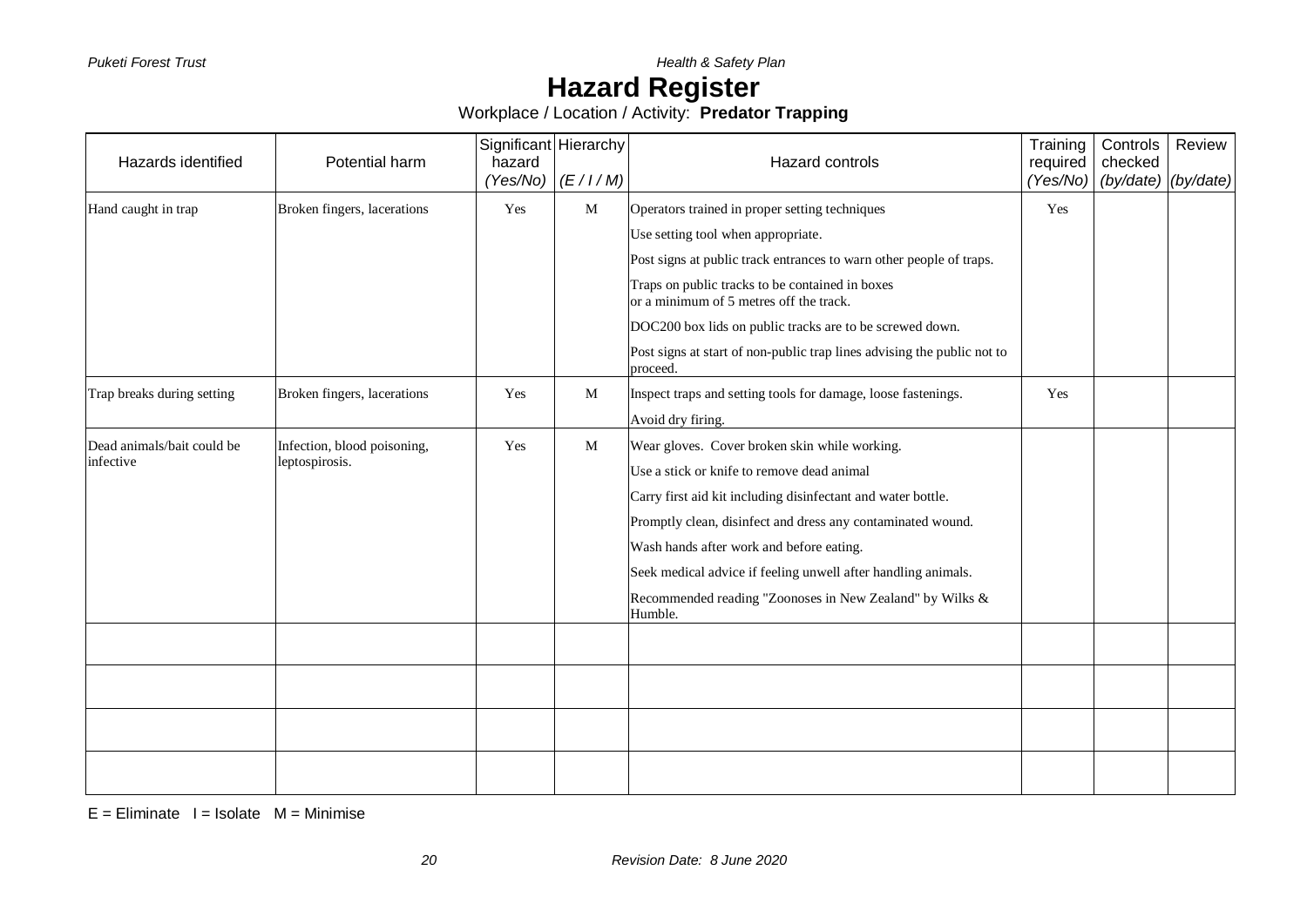### **Hazard Register**

Workplace / Location / Activity: **Pesticides**

|                                                       |                   | Significant Hierarchy |                      |                                                                                                                                                                             | Training | Controls                       | Review |
|-------------------------------------------------------|-------------------|-----------------------|----------------------|-----------------------------------------------------------------------------------------------------------------------------------------------------------------------------|----------|--------------------------------|--------|
| Hazards identified                                    | Potential harm    | hazard                |                      | Hazard controls                                                                                                                                                             | required | checked                        |        |
|                                                       |                   |                       | $(Yes/No)$ $(E/1/M)$ |                                                                                                                                                                             |          | $(Yes/No)$ (by/date) (by/date) |        |
| Ingestion, inhalation or skin<br>absorption of toxin. | Sickness or death | Yes                   | M                    | Toxins are only to be used with a DOC permit and permit conditions<br>will be observed.                                                                                     |          |                                |        |
|                                                       |                   |                       |                      | A hazard register is included below for Feratox cyanide capsules for<br>possum control. Additional hazard registers will be prepared if other<br>pesticides are to be used. |          |                                |        |
|                                                       |                   |                       |                      | Operator to hold Approved Handler Certificate and Controlled<br>Substances Licence where required.                                                                          | Yes      |                                |        |
|                                                       |                   |                       |                      | Observe all legislative requirements for storage, transport, handling,<br>signs, notifications and application.                                                             |          |                                |        |
|                                                       |                   |                       |                      | Refer DOC SOP for Safe Handling of Pesticides (DOCDM-22730)                                                                                                                 |          |                                |        |
|                                                       |                   |                       |                      | Refer EPA booklet: Working Safely in Animal Pest Control:<br>Working with Vertebrate Toxic Agents                                                                           |          |                                |        |
|                                                       |                   |                       |                      |                                                                                                                                                                             |          |                                |        |
|                                                       |                   |                       |                      |                                                                                                                                                                             |          |                                |        |
|                                                       |                   |                       |                      |                                                                                                                                                                             |          |                                |        |
|                                                       |                   |                       |                      |                                                                                                                                                                             |          |                                |        |
|                                                       |                   |                       |                      |                                                                                                                                                                             |          |                                |        |
|                                                       |                   |                       |                      |                                                                                                                                                                             |          |                                |        |
|                                                       |                   |                       |                      |                                                                                                                                                                             |          |                                |        |
|                                                       |                   |                       |                      |                                                                                                                                                                             |          |                                |        |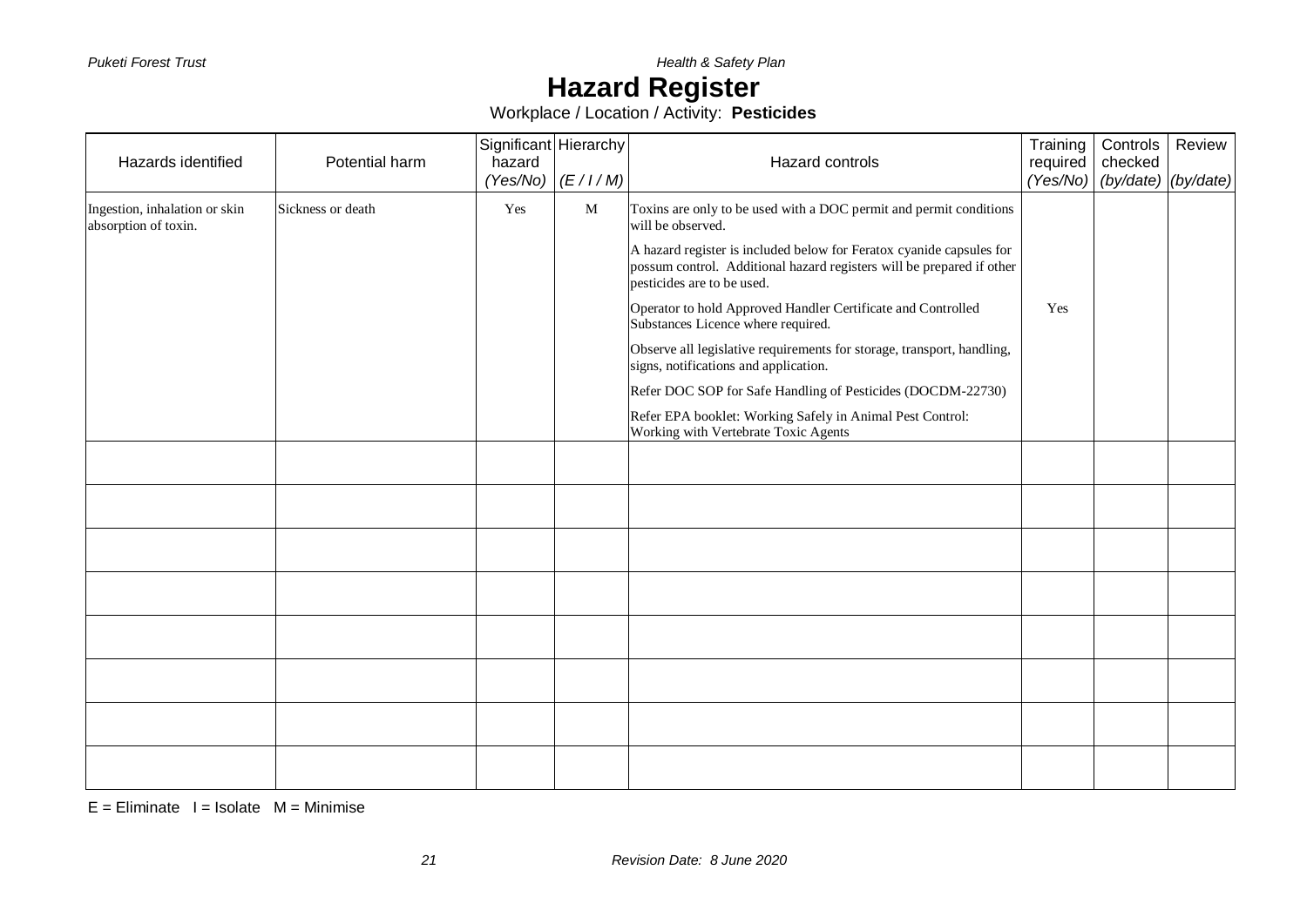**Puketi Forest Trust** *Puketi Forest Trust* 

# **Hazard Register**

#### Workplace / Location / Activity: **Use of Feratox Cyanide Pellets for Possum Control**

| Hazards identified                                                          | Potential harm                           | Significant Hierarchy<br>hazard<br>(Yes/No) | (E/I/M) | Hazard controls                                                                                                                                                                                                                                                               | Training<br>required<br>(Yes/No) | Controls<br>checked<br>(by/date) | Review<br>(by/date) |
|-----------------------------------------------------------------------------|------------------------------------------|---------------------------------------------|---------|-------------------------------------------------------------------------------------------------------------------------------------------------------------------------------------------------------------------------------------------------------------------------------|----------------------------------|----------------------------------|---------------------|
| Ingestion (pellets or pellet<br>contents taken by mouth                     | cyanide poisoning $-$ injury or<br>death | Y                                           | M       | Feratox will only be used with a DOC permit and permit conditions<br>will be observed.                                                                                                                                                                                        |                                  |                                  |                     |
| whether swallowed or not)                                                   |                                          |                                             |         | All operators and persons in control of Feratox will hold Approved<br>Handler Certificate and Controlled Substances Licence for potassium<br>cyanide and will observe all legislative requirements for storage,<br>transport, handling, signs, notifications and application. | Yes                              |                                  |                     |
| Inhalation of fumes from                                                    | cyanide poisoning - injury or            | Y                                           | M       | <b>References:</b>                                                                                                                                                                                                                                                            |                                  |                                  |                     |
| damaged pellets, pellets in fire<br>or pellets exposed to water or<br>acid. | death                                    |                                             |         | All operators and persons in control of Feratox will have copies of<br>the following documents and be familiar with their contents:                                                                                                                                           |                                  |                                  |                     |
|                                                                             |                                          |                                             |         | Feratox Safety Data Sheet latest revision (09/02/2009)                                                                                                                                                                                                                        |                                  |                                  |                     |
| Absorption of pellet contents                                               | cyanide poisoning - injury or            | Y                                           | M       | DOC SOP for Safe Handling of Pesticides (DOCDM-22730)                                                                                                                                                                                                                         |                                  |                                  |                     |
| through skin.                                                               | death                                    |                                             |         | EPA booklet: Working Safely in Animal Pest Control: Working with<br>Vertebrate Toxic Agents (April 2014)                                                                                                                                                                      |                                  |                                  |                     |
|                                                                             |                                          |                                             |         | <b>Storage:</b>                                                                                                                                                                                                                                                               |                                  |                                  |                     |
|                                                                             |                                          |                                             |         | Keep pellets in tightly closed original container until deployed.                                                                                                                                                                                                             |                                  |                                  |                     |
|                                                                             |                                          |                                             |         | Store in secure locked cupboard with key not accessible to<br>unauthorised persons.                                                                                                                                                                                           |                                  |                                  |                     |
|                                                                             |                                          |                                             |         | Store away from acids, food and food containers or utensils.                                                                                                                                                                                                                  |                                  |                                  |                     |
|                                                                             |                                          |                                             |         | Stored quantity of Feratox pellets will not exceed 100kg (Refer EPA<br>booklet page 19).                                                                                                                                                                                      |                                  |                                  |                     |
|                                                                             |                                          |                                             |         | A copy of the Safety Data Sheet will be kept at the place of storage.                                                                                                                                                                                                         |                                  |                                  |                     |
|                                                                             |                                          |                                             |         | <b>Tracking:</b>                                                                                                                                                                                                                                                              |                                  |                                  |                     |
|                                                                             |                                          |                                             |         | Tracking records will be kept as detailed on page 25, EPA Booklet.                                                                                                                                                                                                            |                                  |                                  |                     |
|                                                                             |                                          |                                             |         |                                                                                                                                                                                                                                                                               |                                  |                                  |                     |
|                                                                             |                                          |                                             |         |                                                                                                                                                                                                                                                                               |                                  |                                  |                     |
|                                                                             |                                          |                                             |         |                                                                                                                                                                                                                                                                               |                                  |                                  |                     |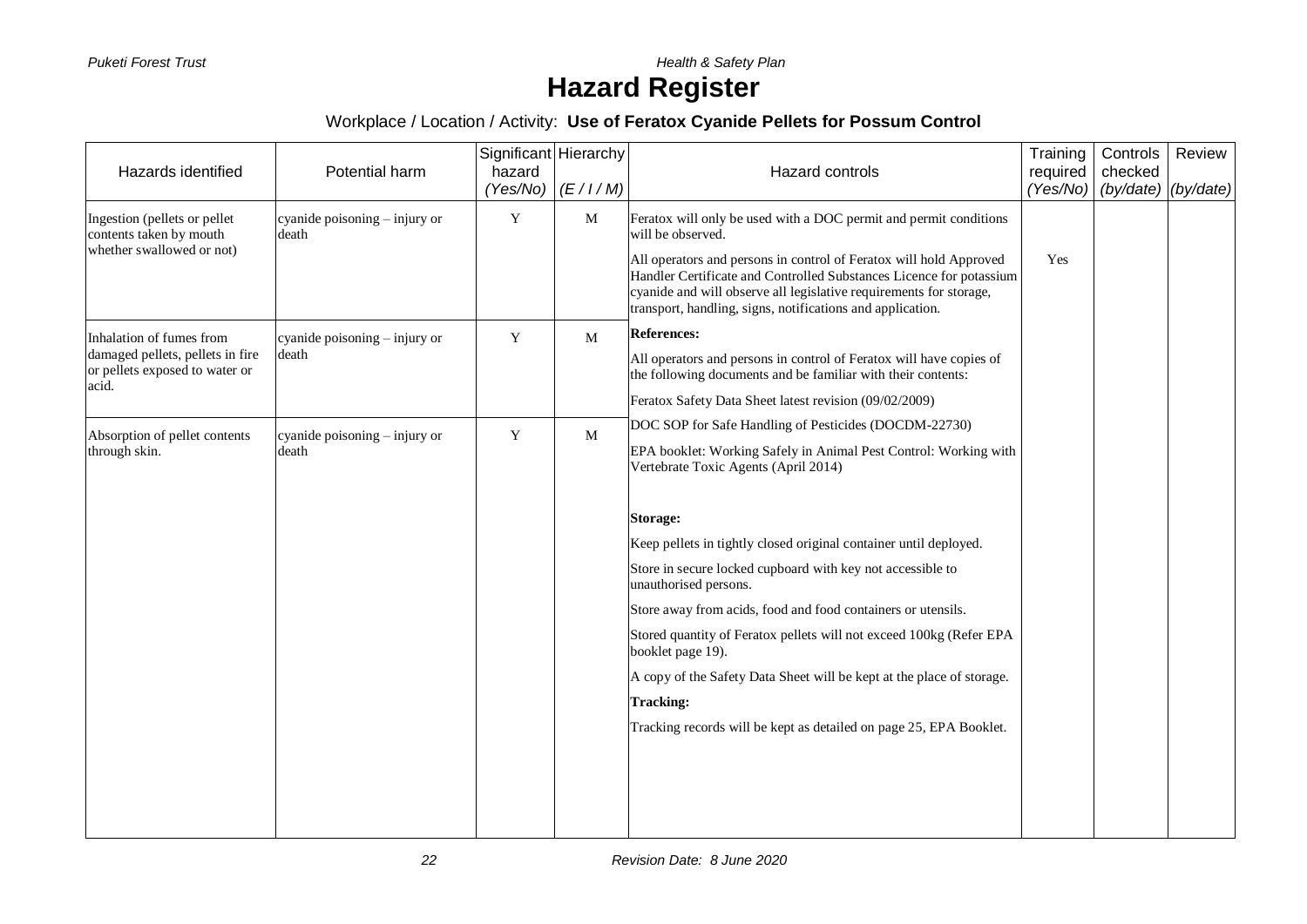| <b>Puketi Forest Trust</b> | <b>Health &amp; Safety Plan</b>                                                                                                                                                                                                                               |  |
|----------------------------|---------------------------------------------------------------------------------------------------------------------------------------------------------------------------------------------------------------------------------------------------------------|--|
|                            | <b>Transport:</b>                                                                                                                                                                                                                                             |  |
|                            | Transport in locked container not visible from outside vehicle.                                                                                                                                                                                               |  |
|                            | Container to be clearly labelled to identify contents.                                                                                                                                                                                                        |  |
|                            | A copy of the Safety Data Sheet will be carried in the transport<br>vehicle driver's door pocket.                                                                                                                                                             |  |
|                            | No more than 5 kg of Feratox pellets will be transported in one<br>vehicle (Maximum allowed as tools of trade, see EPA booklet page<br>22).                                                                                                                   |  |
|                            | Feratox will not be transported in a passenger compartment or in the<br>same compartment of the vehicle in which acids or food, food<br>containers or food utensils are carried.                                                                              |  |
|                            | <b>Personal Protective Equipment:</b>                                                                                                                                                                                                                         |  |
|                            | Handling Feratox in undamaged unopened packages or in pre-bagged<br>baits or Strikers: Boots and overalls.                                                                                                                                                    |  |
|                            | Pre-bagging or making up baits as they are laid in treatment area:<br>Boots, overalls, latex or nitrile gloves. Amyl nitrite immediately<br>available.                                                                                                        |  |
|                            | Handling or cleaning up significant quantity (more than 10 pellets<br>outdoors, any quantity indoors) of damaged or deteriorated pellets:<br>boots, overalls, latex or nitrile gloves, respirator, goggles or glasses.<br>Amyl nitrite immediately available. |  |
|                            | Signs:                                                                                                                                                                                                                                                        |  |
|                            | Warning signs will be placed around the treatment area. (Refer EPA<br>booklet page 13 and DOC signage requirements).                                                                                                                                          |  |
|                            | <b>Field Operations and Pre-Bagging:</b>                                                                                                                                                                                                                      |  |
|                            | Open pellets container in well ventilated area, hold away from face<br>while opening.                                                                                                                                                                         |  |
|                            | Prepare baits in well ventilated area.                                                                                                                                                                                                                        |  |
|                            | Wash hands after handling pellets before eating, drinking, smoking<br>or chewing.                                                                                                                                                                             |  |
|                            | In the field, carry Feratox pellets or baits in a pack that is not used to<br>carry food or drink. Pack labelled on outside to identify contents.                                                                                                             |  |
|                            | Carry Safety Data Sheet in pack.                                                                                                                                                                                                                              |  |
|                            | Feratox baits will not be laid within 60 metres of public roads, tracks<br>or buildings (public or private).                                                                                                                                                  |  |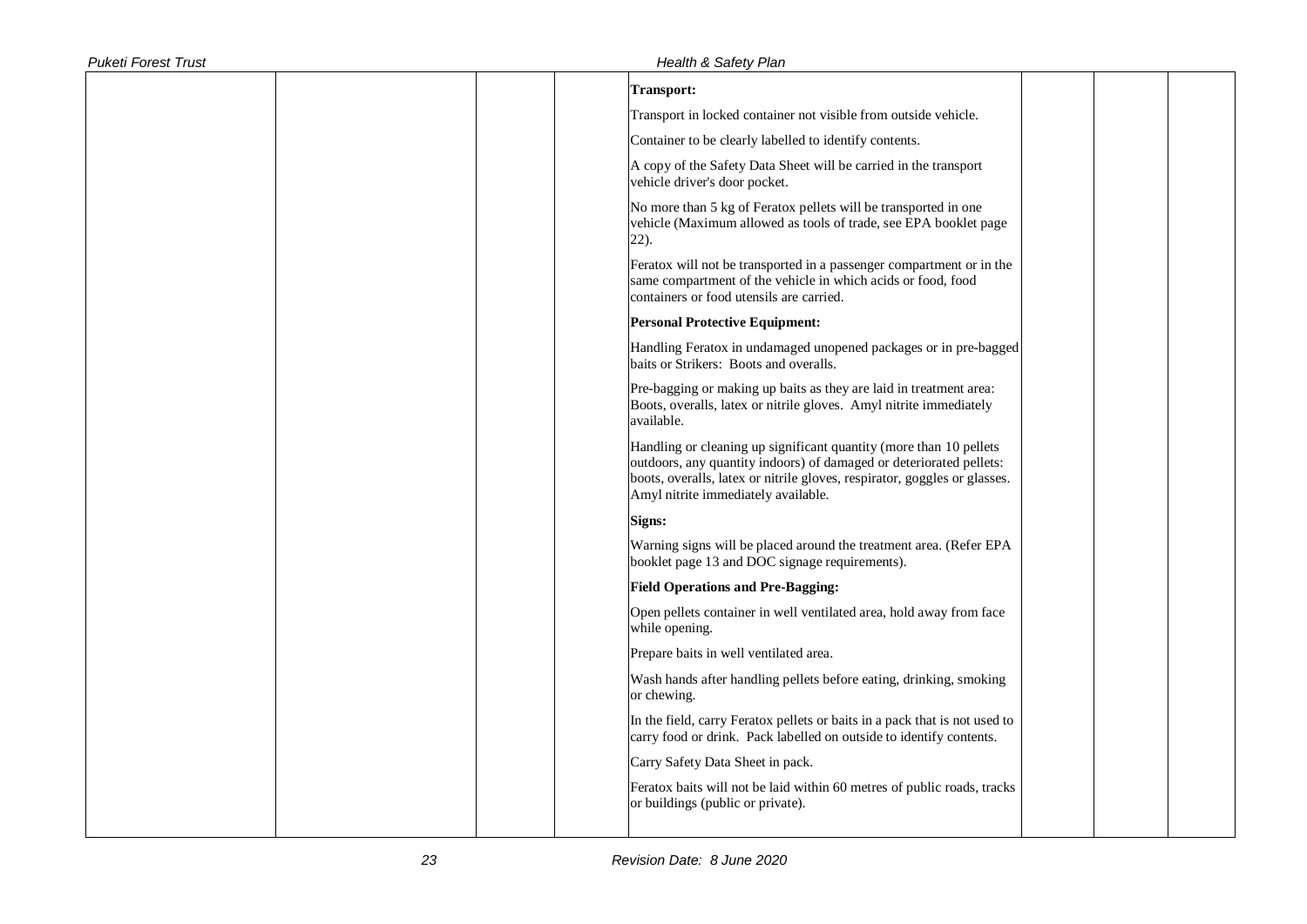| <b>Puketi Forest Trust</b> | Health & Safety Plan                                                                                                                                                                                                                                     |
|----------------------------|----------------------------------------------------------------------------------------------------------------------------------------------------------------------------------------------------------------------------------------------------------|
|                            | Procedure for Feratox misapplied, lost, spilled or stolen:                                                                                                                                                                                               |
|                            | Report incident immediately to PFT supervisor.                                                                                                                                                                                                           |
|                            | Report incident within 24 hours to:                                                                                                                                                                                                                      |
|                            | Department of Conservation                                                                                                                                                                                                                               |
|                            | The nearest Police station                                                                                                                                                                                                                               |
|                            | Each owner or occupier of the land on which the Feratox may have<br>been misapplied, lost or spilt                                                                                                                                                       |
|                            | The local Medical Officer of Health                                                                                                                                                                                                                      |
|                            | Record actions taken to notify affected parties and recover it. Use a<br>log-book to specify the timing and who was involved for each action.                                                                                                            |
|                            | <b>First Aid:</b>                                                                                                                                                                                                                                        |
|                            | Refer Safety Data Sheet Section 4.                                                                                                                                                                                                                       |
|                            | Disposal:                                                                                                                                                                                                                                                |
|                            | Unused Feratox pellets in sound condition (coating unbroken and not<br>affected by moisture) shall be returned to original container and<br>correct storage as above.                                                                                    |
|                            | Unwanted Feratox pellets in sound condition shall only be passed on<br>or sold to individuals holding the appropriate controlled substance<br>licence (for cyanide), in its original packaging with manufacturer's<br>label attached and MSDS available. |
|                            | Dispose of damaged or unwanted Feratox pellets by burying under a<br>good covering of earth to prevent access.                                                                                                                                           |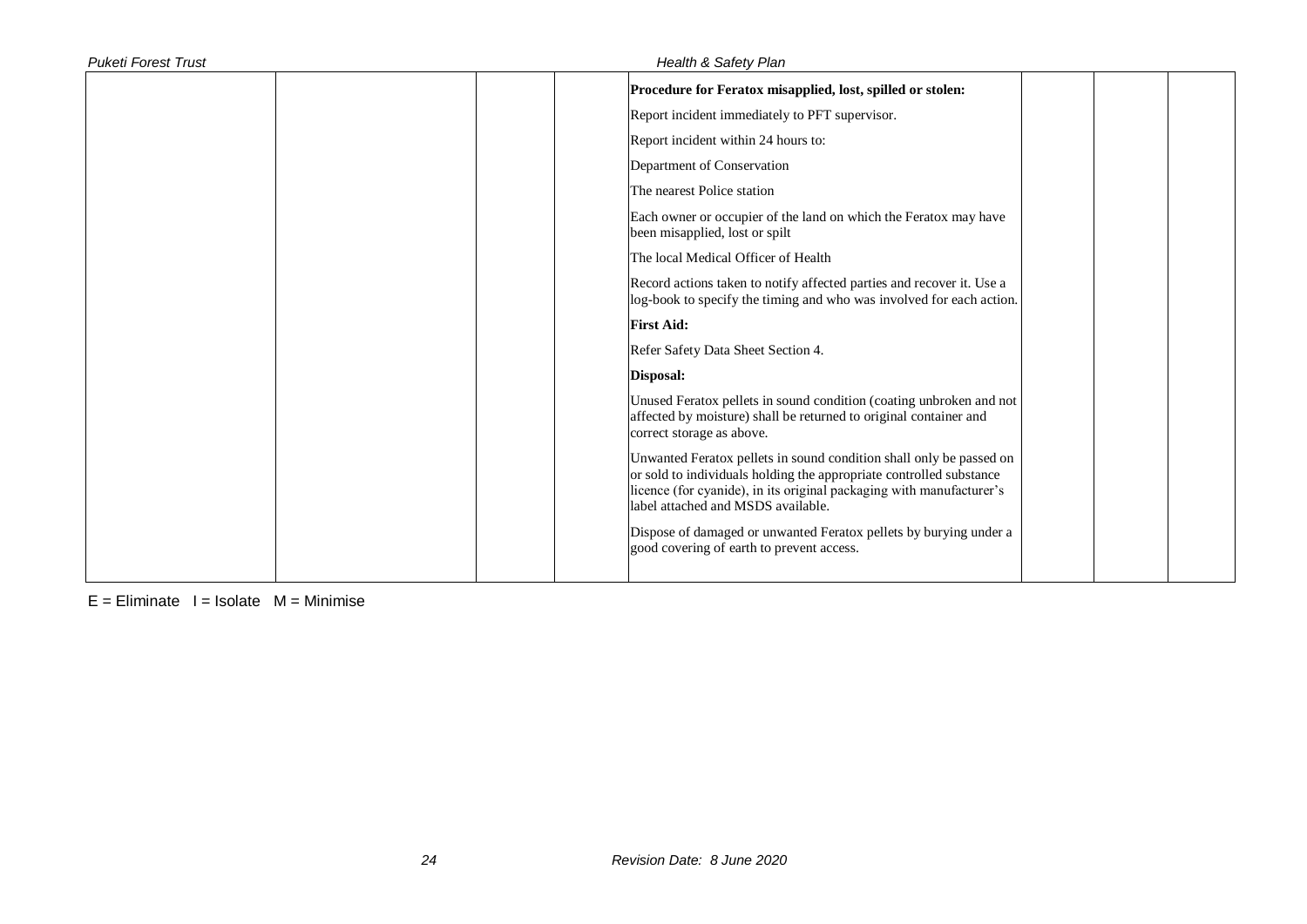**Puketi Forest Trust** *Puketi Forest Trust* 

### **Hazard Register**

Workplace / Location / Activity: **Hand Tools and Power Tools**

| Hazards identified            | Potential harm                                                                                                              | Significant Hierarchy<br>hazard<br>(Yes/No) | (E/I/M) | Hazard controls                                                                                                                                                                                                                                                                                                                                                                                                                                                                                                                                                                                                               | Training<br>required<br>(Yes/No) | Controls<br>checked<br>(by/date) | Review<br>(by/date) |
|-------------------------------|-----------------------------------------------------------------------------------------------------------------------------|---------------------------------------------|---------|-------------------------------------------------------------------------------------------------------------------------------------------------------------------------------------------------------------------------------------------------------------------------------------------------------------------------------------------------------------------------------------------------------------------------------------------------------------------------------------------------------------------------------------------------------------------------------------------------------------------------------|----------------------------------|----------------------------------|---------------------|
| Chainsaws                     | Cuts, lacerations, crushing,<br>hearing loss, eye injury, vibration<br>injury, impact from falling objects,<br>burns, fire. | Yes                                         | M       | Operators shall have appropriate training, experience, physical<br>fitness, PPE,<br>Refer DOC SOP for chainsaw use docDM 208042.<br>First aid trained to unit standards 6400, 6401, and 6402.<br>Base unit standards of 6916 and 6917 required for all chainsaw work.<br>Tree felling unit standards 17763 and 17766 required where tree is<br>not laying on the ground, plus assessment as outlined in the SOP.<br>For windthrow clearance refer to the DOC SOP for windthrow<br>(docdm-210414).<br>At least one member of each team should hold unit standard 43<br>(maintain a chainsaw).<br>Minimum team size two people. | Yes                              |                                  |                     |
| Slashers, axes, machetes etc. | Cuts<br>Falling onto sharp edge                                                                                             | Yes                                         | M       | Be alert to deflection by vines on backswing, glancing blow, etc.<br>Check firm head/handle connection.<br>Maintain safe clearance to other people while working.<br>Cover, sheathe or hold sharp edge away from body while walking.<br>Carry first aid kit.                                                                                                                                                                                                                                                                                                                                                                  | N <sub>0</sub>                   |                                  |                     |
| Loppers and hand saws         | Cuts<br>Falling onto sharp edge                                                                                             | N <sub>0</sub>                              | M       | Keep hands clear of blades while working. Cover, sheathe or hold<br>sharp edge away from body while walking.<br>Carry first aid kit.                                                                                                                                                                                                                                                                                                                                                                                                                                                                                          | N <sub>0</sub>                   |                                  |                     |
|                               |                                                                                                                             |                                             |         |                                                                                                                                                                                                                                                                                                                                                                                                                                                                                                                                                                                                                               |                                  |                                  |                     |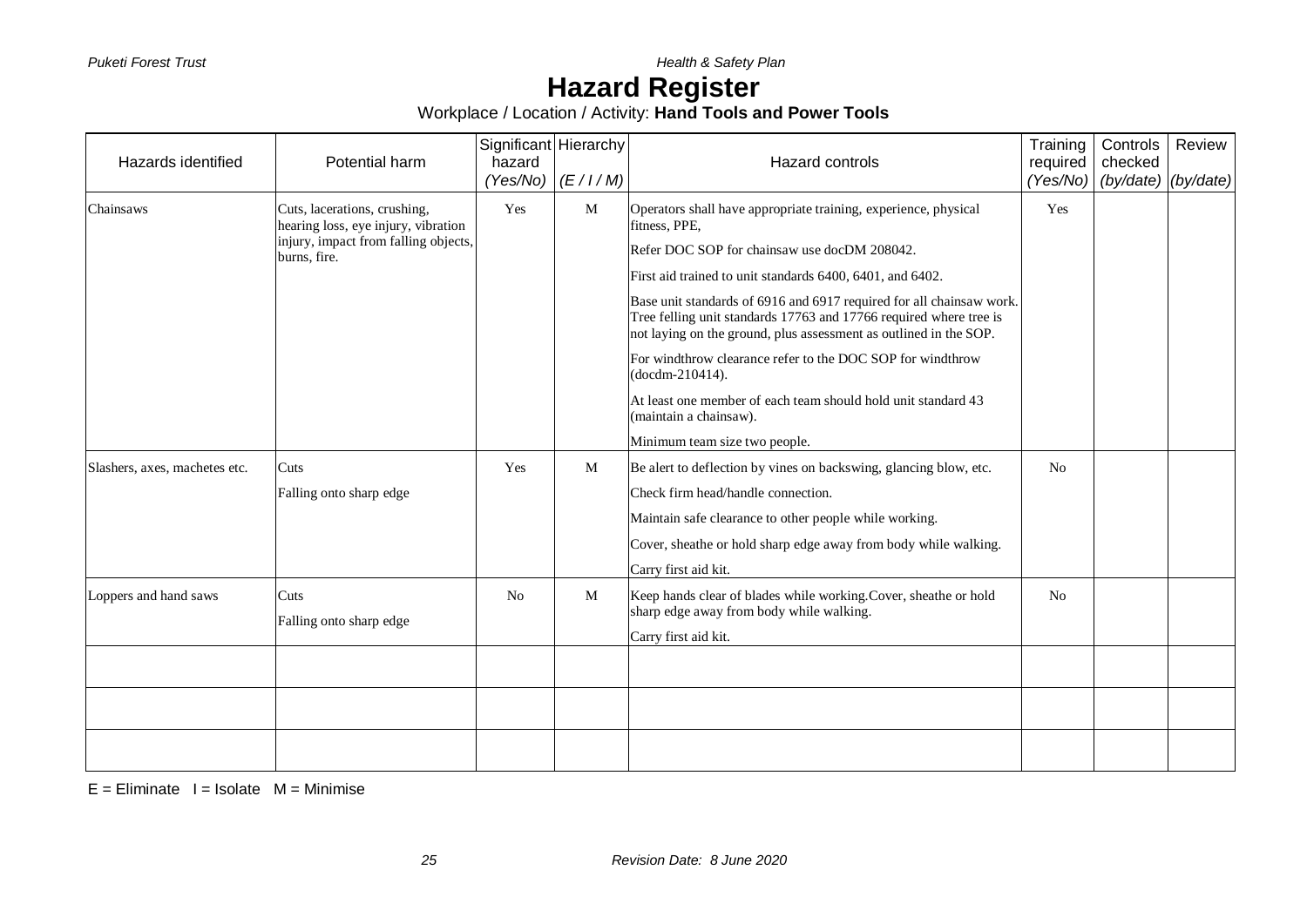**Puketi Forest Trust** *Puketi Forest Trust* 

### **Accident / Incident Register**

| Name | Date & time | Description of Injury | When and how the accident or incident happened | Recorded<br>in Hazard<br>Register<br>(Yes/No) |
|------|-------------|-----------------------|------------------------------------------------|-----------------------------------------------|
|      |             |                       |                                                |                                               |
|      |             |                       |                                                |                                               |
|      |             |                       |                                                |                                               |
|      |             |                       |                                                |                                               |
|      |             |                       |                                                |                                               |
|      |             |                       |                                                |                                               |
|      |             |                       |                                                |                                               |
|      |             |                       |                                                |                                               |
|      |             |                       |                                                |                                               |
|      |             |                       |                                                |                                               |
|      |             |                       |                                                |                                               |
|      |             |                       |                                                |                                               |
|      |             |                       |                                                |                                               |
|      |             |                       |                                                |                                               |
|      |             |                       |                                                |                                               |

*Note: All serious harm accidents must also be recorded on the "Register or Notification of circumstances of accident or serious harm" and forwarded to the nearest OSH office within 7 days of the event.*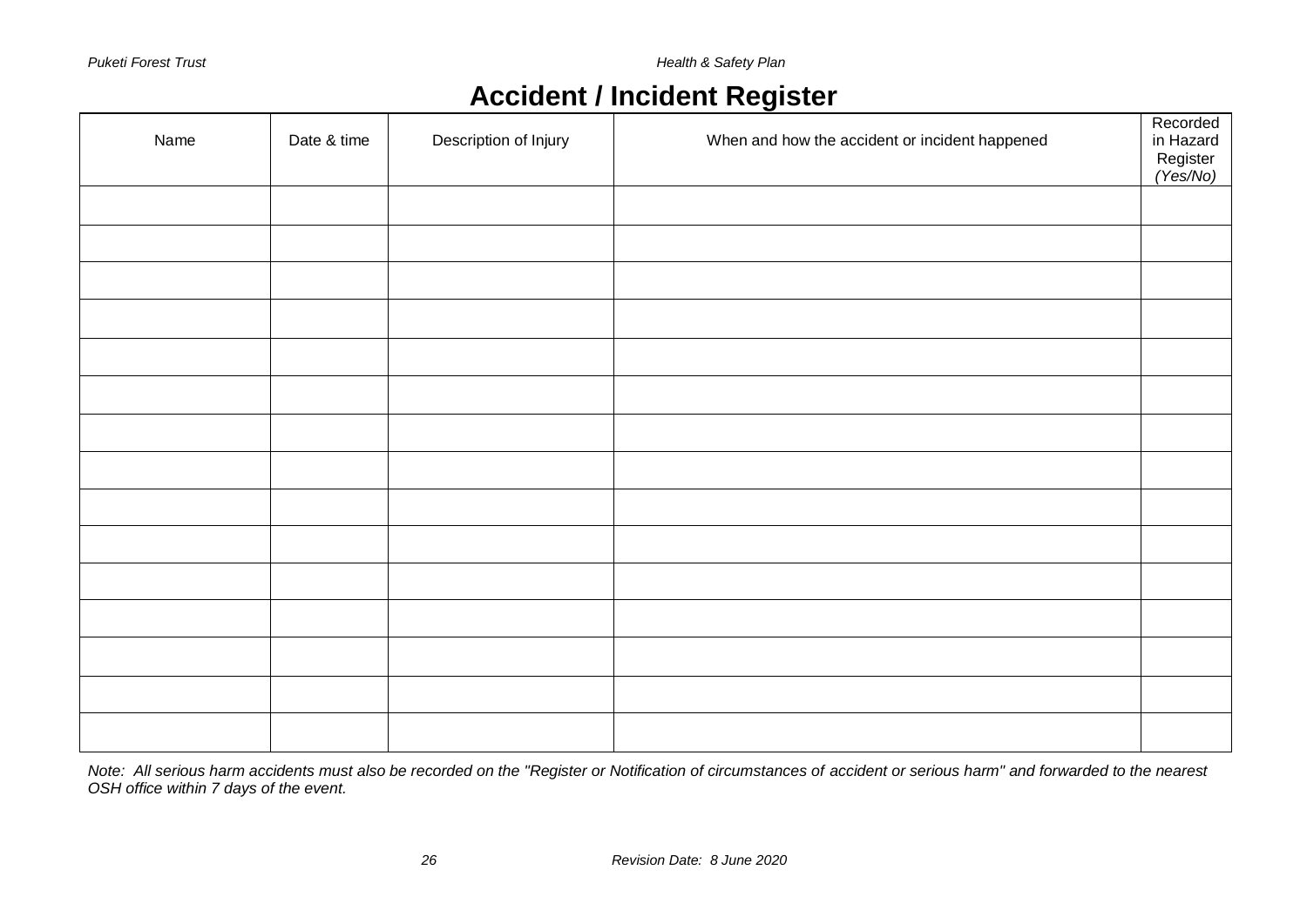Name of organisation: ………………………….………………………..............…..

| <b>PARTICULARS OF ACCIDENT</b> |      |          |               |  |  |  |
|--------------------------------|------|----------|---------------|--|--|--|
| Date of accident               | Time | ocation_ | Date reported |  |  |  |
| MTWTFSS                        |      |          |               |  |  |  |

| <b>THE INJURED PERSON</b> |  |              |                  |  |                                 |                      |                      |
|---------------------------|--|--------------|------------------|--|---------------------------------|----------------------|----------------------|
| Name                      |  |              |                  |  | Address                         |                      |                      |
| Age                       |  | Phone number |                  |  |                                 |                      |                      |
| Date of accident          |  |              |                  |  | Length of employment — at plant |                      | on job               |
| <b>TYPE OF INJURY:</b>    |  | □            | <b>Bruising</b>  |  | <b>Dislocation</b>              | Other (specify)<br>□ | Injured part of body |
| Strain/sprain<br>$\Box$   |  |              | Scratch/abrasion |  | Internal                        |                      |                      |
| $\Box$<br>Fracture        |  |              | Amputation       |  | Foreign body                    | Remarks              |                      |
| Laceration/cut            |  |              | Burn scald       |  | Chemical reaction               |                      |                      |

| <b>DAMAGED PROPERTY</b>    |                                    |
|----------------------------|------------------------------------|
| Property/ material damaged | Nature of damage                   |
|                            |                                    |
|                            |                                    |
|                            |                                    |
|                            | Object/substance inflicting damage |
|                            |                                    |

| <b>THE ACCIDENT</b>                                                                             |             |      |
|-------------------------------------------------------------------------------------------------|-------------|------|
| <b>Description</b>                                                                              |             |      |
| Describe what happened (space overleaf for diagram - essential for all vehicle accidents)       |             |      |
|                                                                                                 |             |      |
|                                                                                                 |             |      |
|                                                                                                 |             |      |
|                                                                                                 |             |      |
|                                                                                                 |             |      |
|                                                                                                 |             |      |
| <b>Analysis</b>                                                                                 |             |      |
| What were the causes of the accident?                                                           |             |      |
|                                                                                                 |             |      |
|                                                                                                 |             |      |
|                                                                                                 |             |      |
|                                                                                                 |             |      |
|                                                                                                 |             |      |
|                                                                                                 |             |      |
| HOW BAD COULD IT HAVE BEEN?<br>WHAT IS THE CHANCE OF IT HAPPENING AGAIN?                        |             |      |
| Occasional<br>Very serious<br>$\Box$<br>Serious<br>$\Box$<br>Minor<br>Minor<br>$\Box$<br>□<br>□ | $\Box$ Rare |      |
| <b>Prevention</b>                                                                               |             |      |
| What action has or will be taken to prevent a recurrence?<br>Tick items already actioned        | By whom     | When |
| Use space overleaf if required                                                                  |             |      |
|                                                                                                 |             |      |
|                                                                                                 |             |      |
|                                                                                                 |             |      |
|                                                                                                 |             |      |
|                                                                                                 |             |      |
|                                                                                                 |             |      |
|                                                                                                 |             |      |
|                                                                                                 |             |      |

| <b>TREATMENT AND INVESTIGATION OF ACCIDENT</b> |                                 |      |  |                           |      |  |  |
|------------------------------------------------|---------------------------------|------|--|---------------------------|------|--|--|
| Type of treatment given                        | Name of person giving first aid |      |  | Doctor/Hospital           |      |  |  |
| Accident investigated by                       |                                 | Date |  | Worksafe advised YES / NO | Date |  |  |
|                                                |                                 |      |  |                           |      |  |  |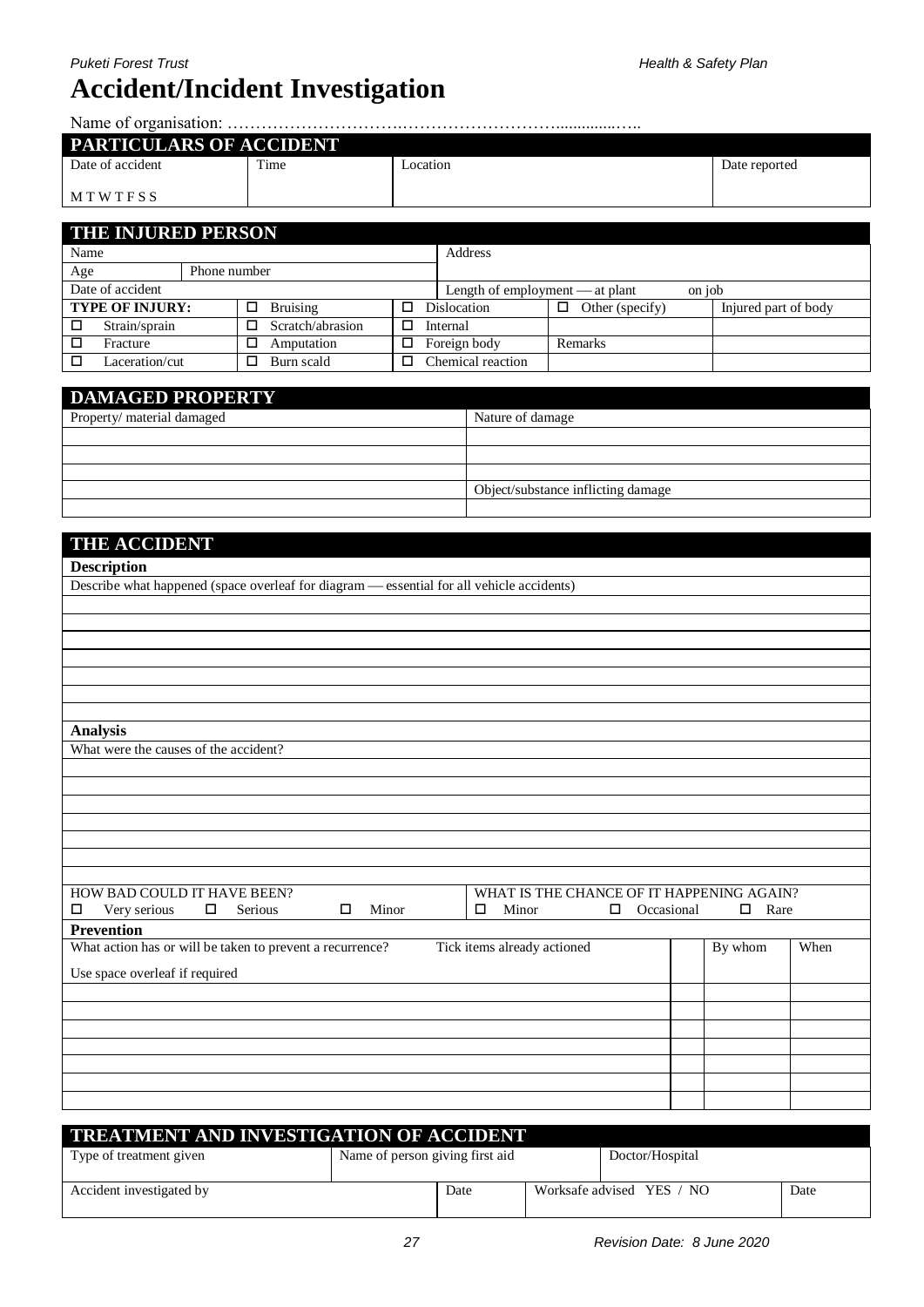### **Two Minute Form**

*Take a couple of minutes to fill out this form before you go into the bush and leave it with someone reliable. And contact them as soon as you get back!*

|                                                                                                  | Parked at:                                                                                                                 |
|--------------------------------------------------------------------------------------------------|----------------------------------------------------------------------------------------------------------------------------|
|                                                                                                  |                                                                                                                            |
|                                                                                                  | Mobile radio: $\square$ . Channel: __________ First aid kit: $\square$ . Map and compass: $\square$ . Whistle: $\square$ . |
|                                                                                                  | Wet weather gear: $\Box$ . Warm clothes: $\Box$ . Torch & batteries: $\Box$ . Food for _____ days. $\Box$ .                |
| Bivvy bag/survival blanket: $\Box$ . Tent/fly: $\Box$ . Sleeping bag: $\Box$ . Firearm: $\Box$ . |                                                                                                                            |
|                                                                                                  |                                                                                                                            |
|                                                                                                  | Phone:                                                                                                                     |
|                                                                                                  |                                                                                                                            |
|                                                                                                  |                                                                                                                            |
| In an emergency phone 111<br>Print this form at A5 size.                                         |                                                                                                                            |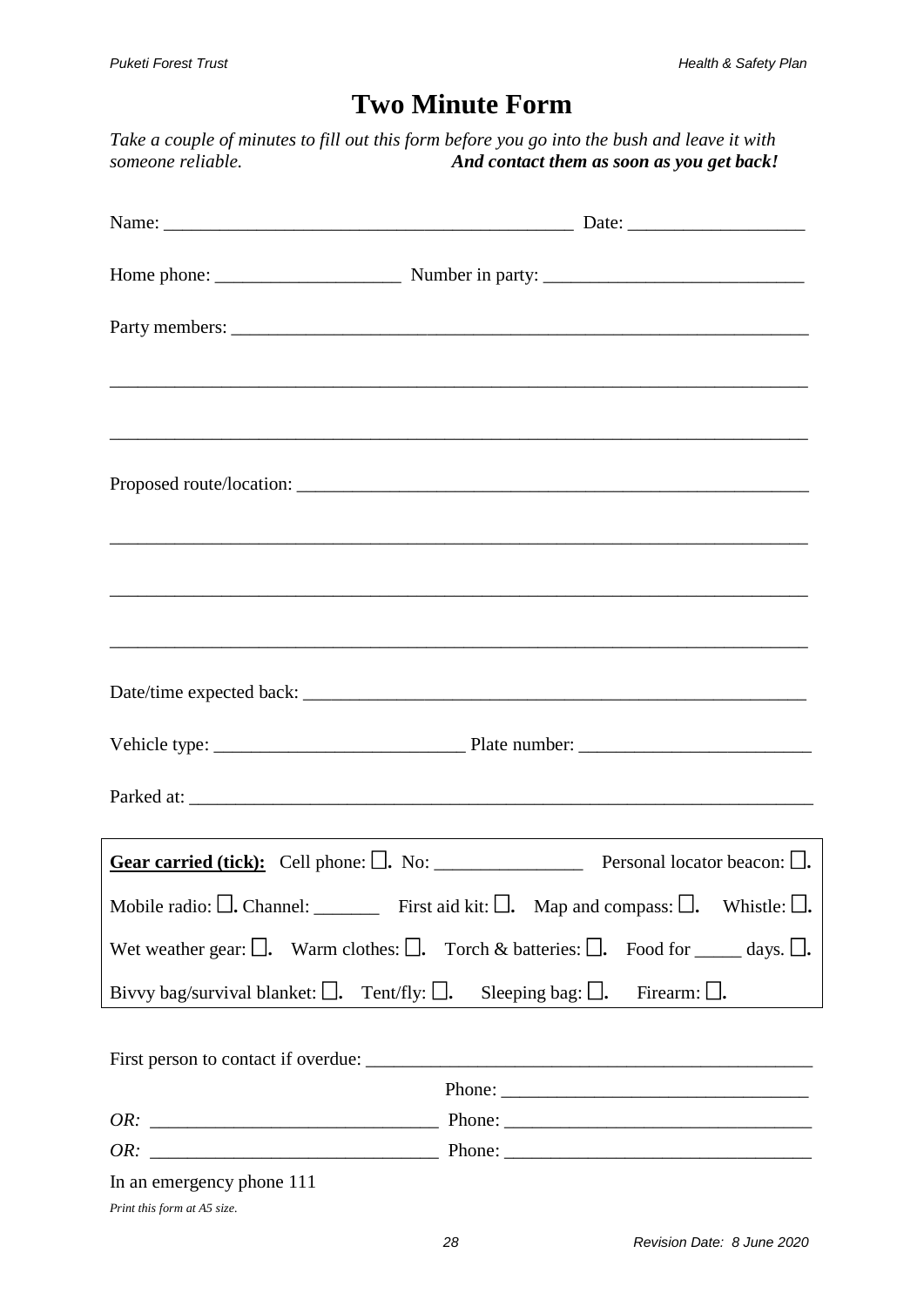### **First Aid Kit**

#### **Suggested contents for a party of up to 20 people**

| <b>Item</b>                             | Quantity       |
|-----------------------------------------|----------------|
| <b>First Aid booklet</b>                | 1              |
| Antiseptic wipes                        | 10             |
| Antihistamine ointment                  | 1              |
| Bandage - gauze 40mm                    | $\mathbf{1}$   |
| Bandage – crepe 75mm and 100mm          | $\overline{2}$ |
| Gauze swabs 75x75mm – packet of 2       | 10             |
| Disposable gloves                       | 2 pair         |
| Eye pad                                 | $\overline{2}$ |
| Eye tissues                             | $\overline{4}$ |
| Elastoplast fabric dressing strip       | $\mathbf{1}$   |
| Resuscitation aid with mouthpiece       | $\mathbf{1}$   |
| Roll of micropore tape 25mm             | $\mathbf{1}$   |
| Roll of sleek tape 25mm                 | $\mathbf{1}$   |
| Saline solution 30ml                    | $\overline{4}$ |
| Safety pins or clasps                   | 10             |
| <b>Scissors</b>                         | $\mathbf{1}$   |
| Skin closures/steristrip                | $\overline{4}$ |
| Splinter probe                          | $\mathbf{1}$   |
| Sterile dressings - nonadherent 75x50mm | $\overline{4}$ |
| Triangular bandage                      | $\mathbf{1}$   |
| Thermal blanket                         | $\mathbf{1}$   |
| Tweezers                                | $\mathbf{1}$   |
| Waterproof plasters                     | 50             |
| Wound dressing                          | $\overline{2}$ |